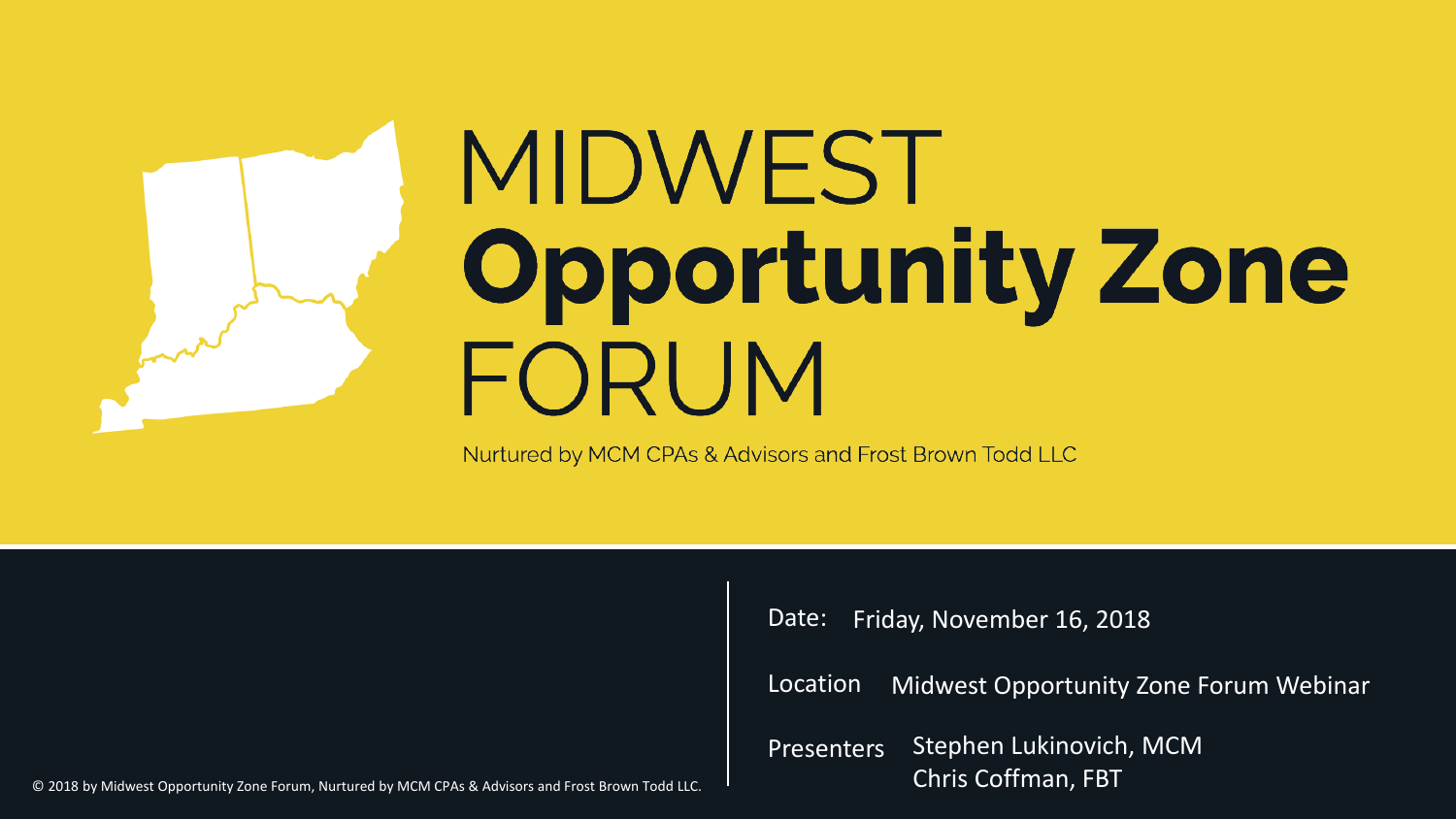### Agenda

- Treasury's New Guidance
	- Gains Eligible for Deferral
	- Types of Taxpayers Eligible to Elect Gain Deferral
	- Gains of Partnerships and Other Pass-Through Entities
	- Rules for a Qualified Opportunity Fund
	- Qualified Opportunity Zone Business
- Issues Not Addressed
- Next Steps
- $\cdot$  Q & A

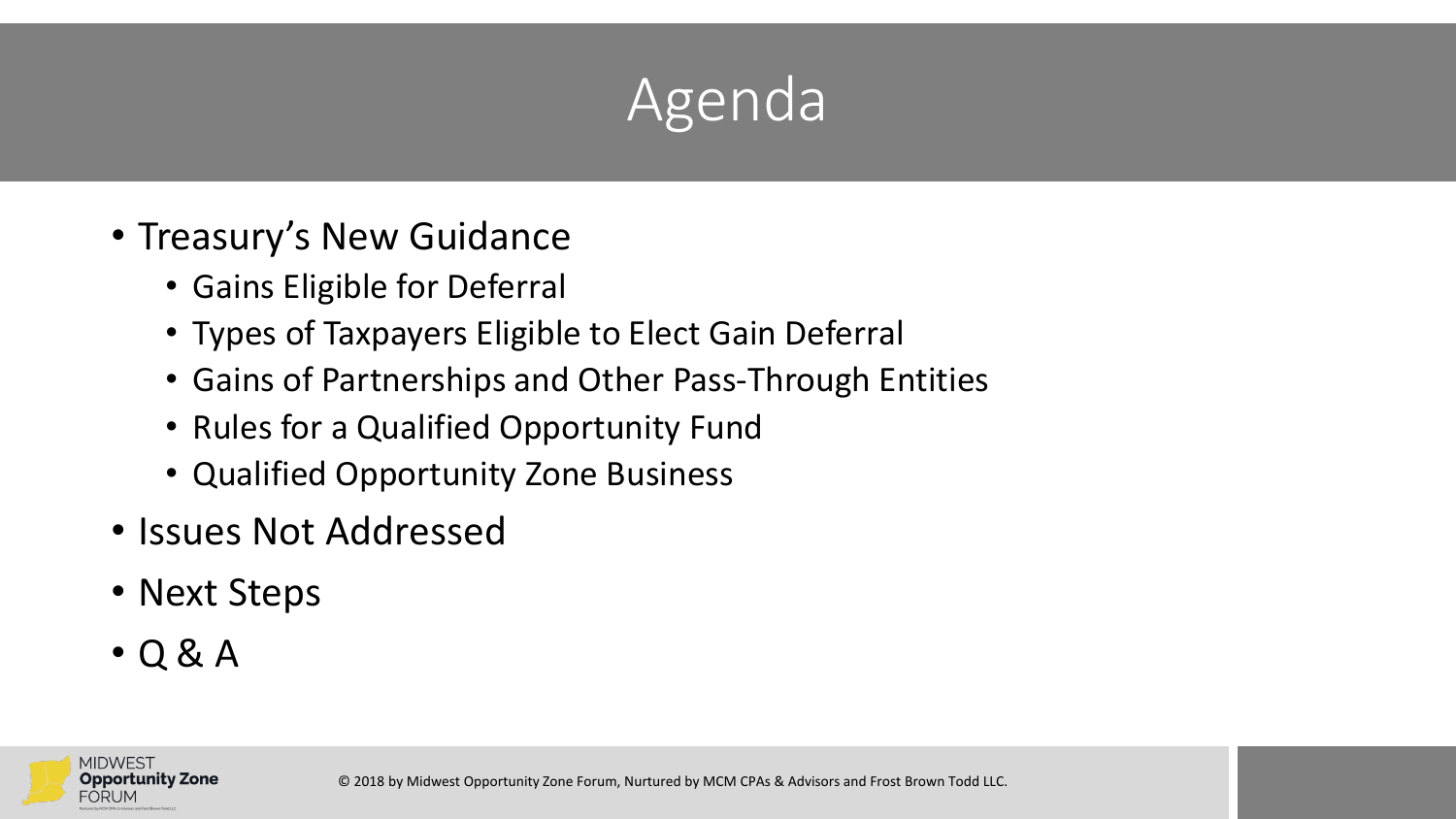### Treasury Released First Round of Guidance

- October 19, 2018, the IRS and U.S. Department of the Treasury released the first round of proposed regulations regarding the implementation and application of the opportunity zone development incentive.
- IRS also issued Revenue Ruling 2018-29 to provide clarity regarding the "original use" and "substantial improvement" requirements and the application of those requirements to real property.
- IRS released draft Form 8996 and draft instructions for the form.
- IRS updated its FAQ document related to opportunity zones.

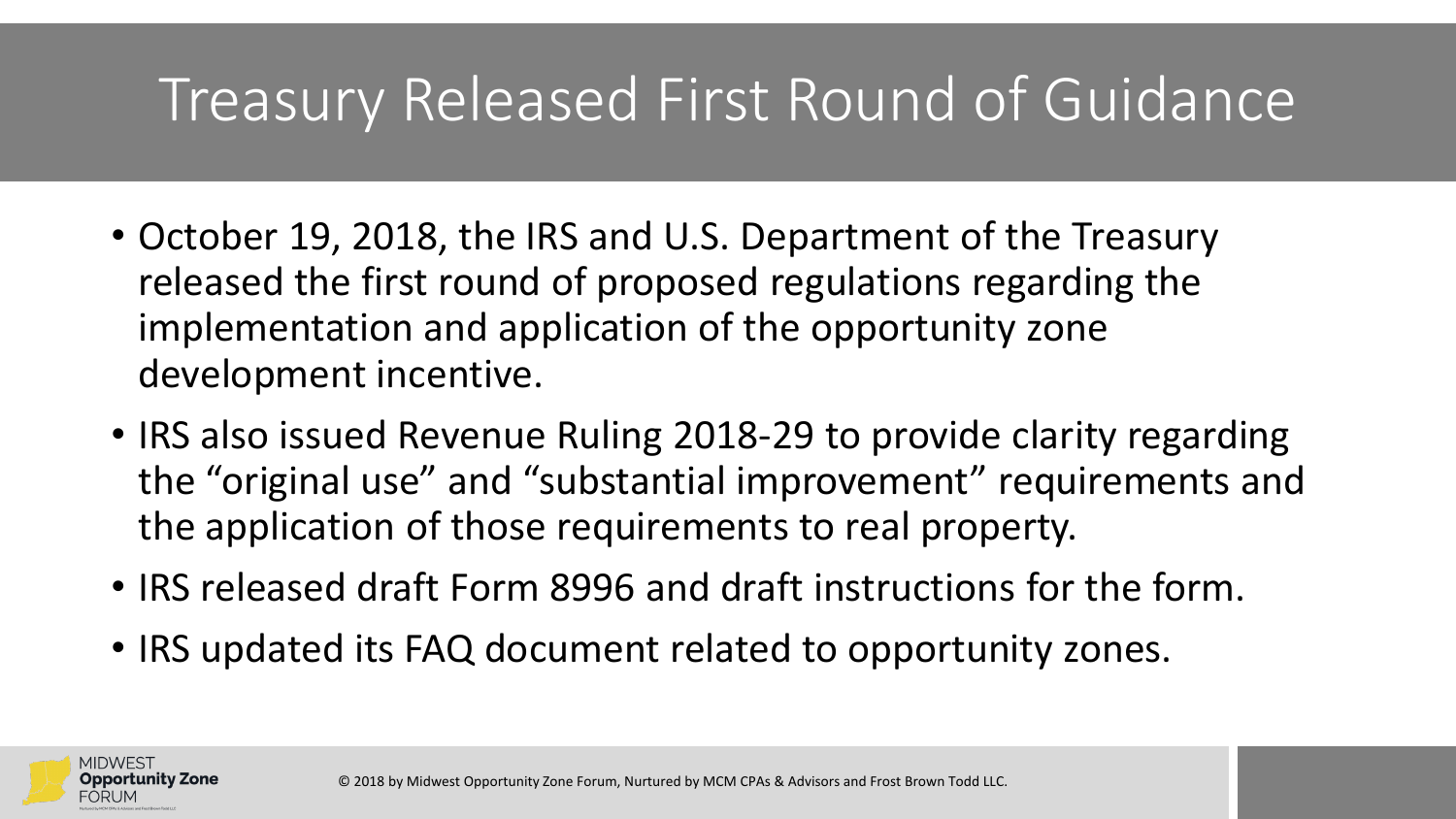### Proposed Regulations?

- The proposed regulations are intended to provide guidance and clarity regarding Treasury's interpretation of IRC 1400Z-2. However, they are not final.
- There is a public comment period (60 days after publication in the Federal Register) and public hearing.
- Final regulations may differ from the proposed regulations.
- Taxpayers are permitted to rely on the rules outlined in the proposed regulations as long they apply the rules in their entirety and in a consistent manner.

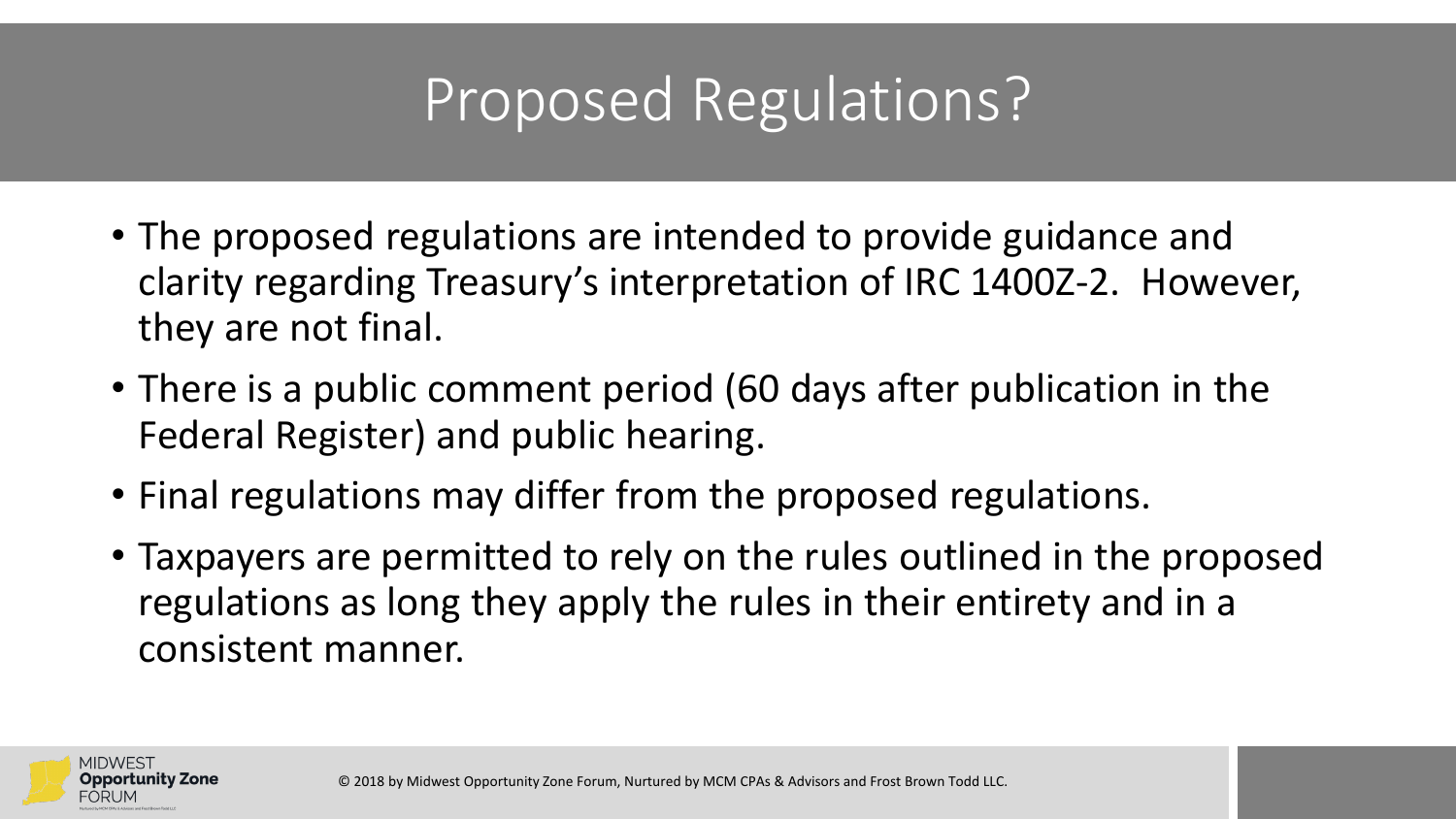### Treasury's Guidance is Incomplete

- While helpful, the proposed regulations and the Revenue Ruling leave several questions unanswered.
- The proposed regulations make it clear that Treasury and the IRS are working on additional guidance "expected to be published in the near future" that will address other issues under IRC 1400Z-2 that are not addressed in the first round of proposed regulations.
- Time frame of additional guidance?

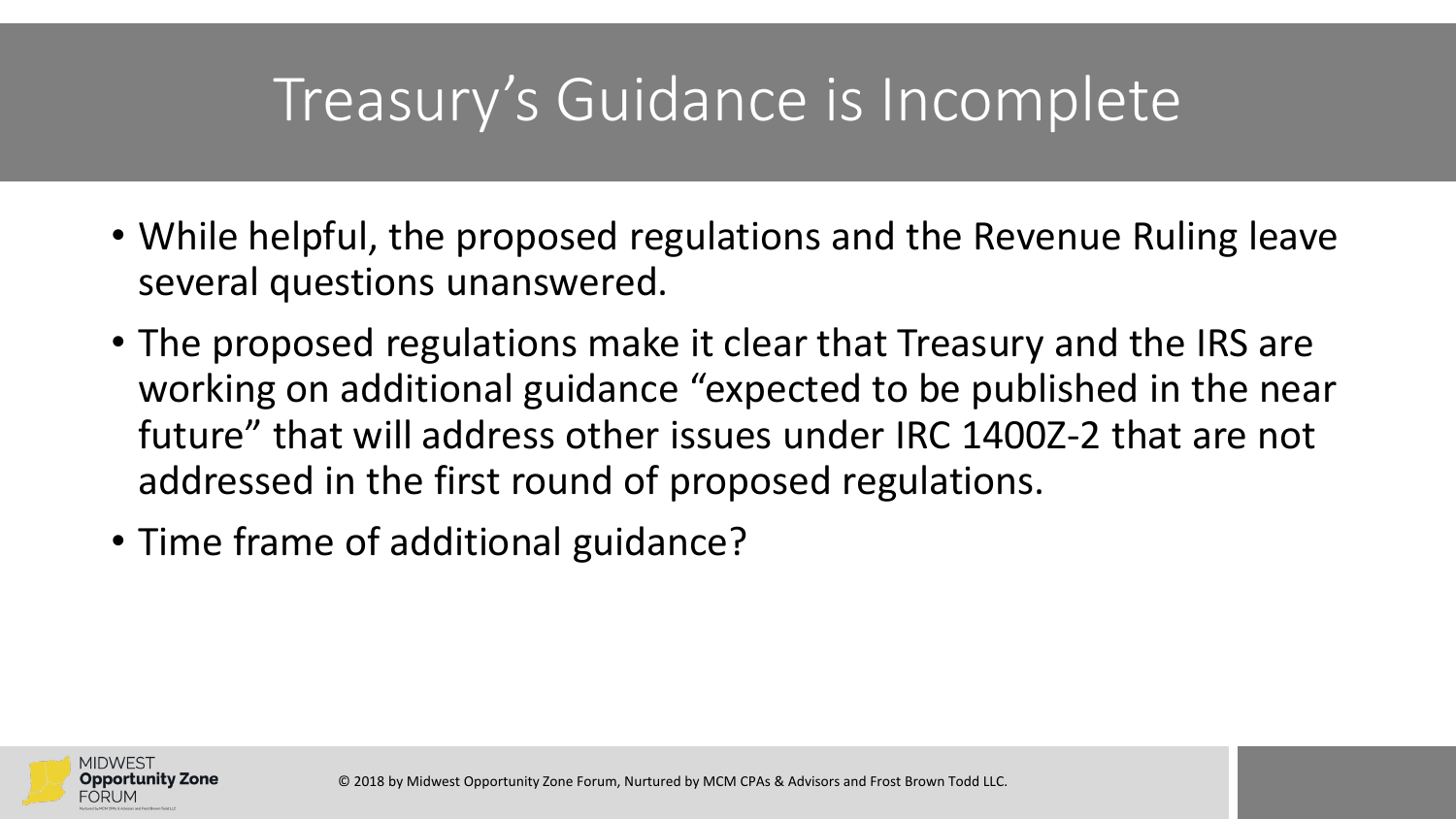## **The Proposed Regulations**

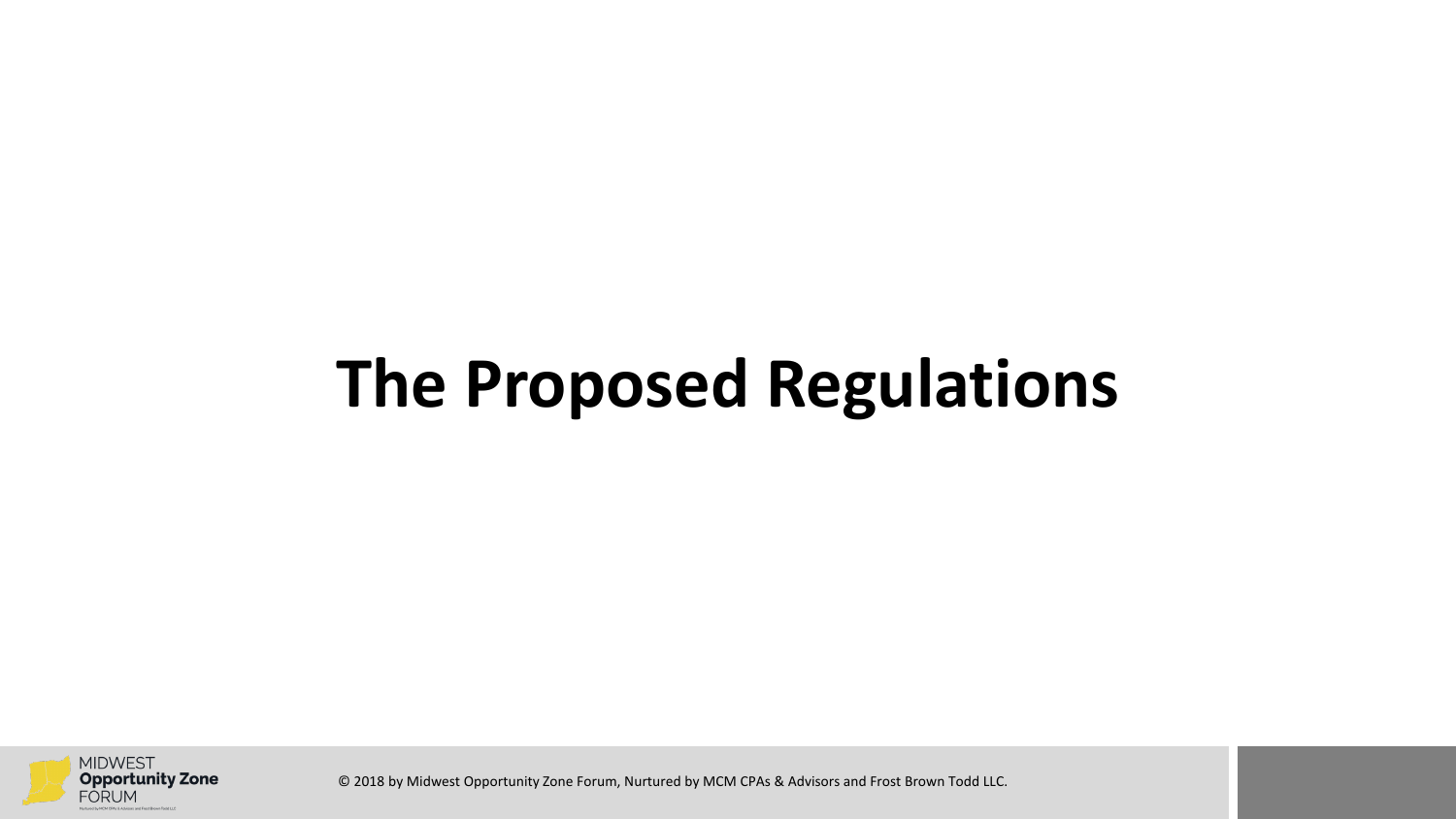### Gains Eligible for Deferral

- Only capital gains are eligible for deferral.
	- Gain is eligible for deferral if it is treated as a capital gain for Federal income tax purposes.
	- Generally includes capital gain from an actual or deemed sale/exchange.
	- Any other gain that is required to be included in a taxpayer's computation of capital gain.
	- Taxpayer can defer previously deferred gain recognized from the sale of a QOF interest if the taxpayer makes a qualifying new investment in a QOF – complete disposition required.
- Deferred gain must be gain that would be recognized before January 1, 2027 absent deferral – investment in QOF by late June, 2027 (180- day period)

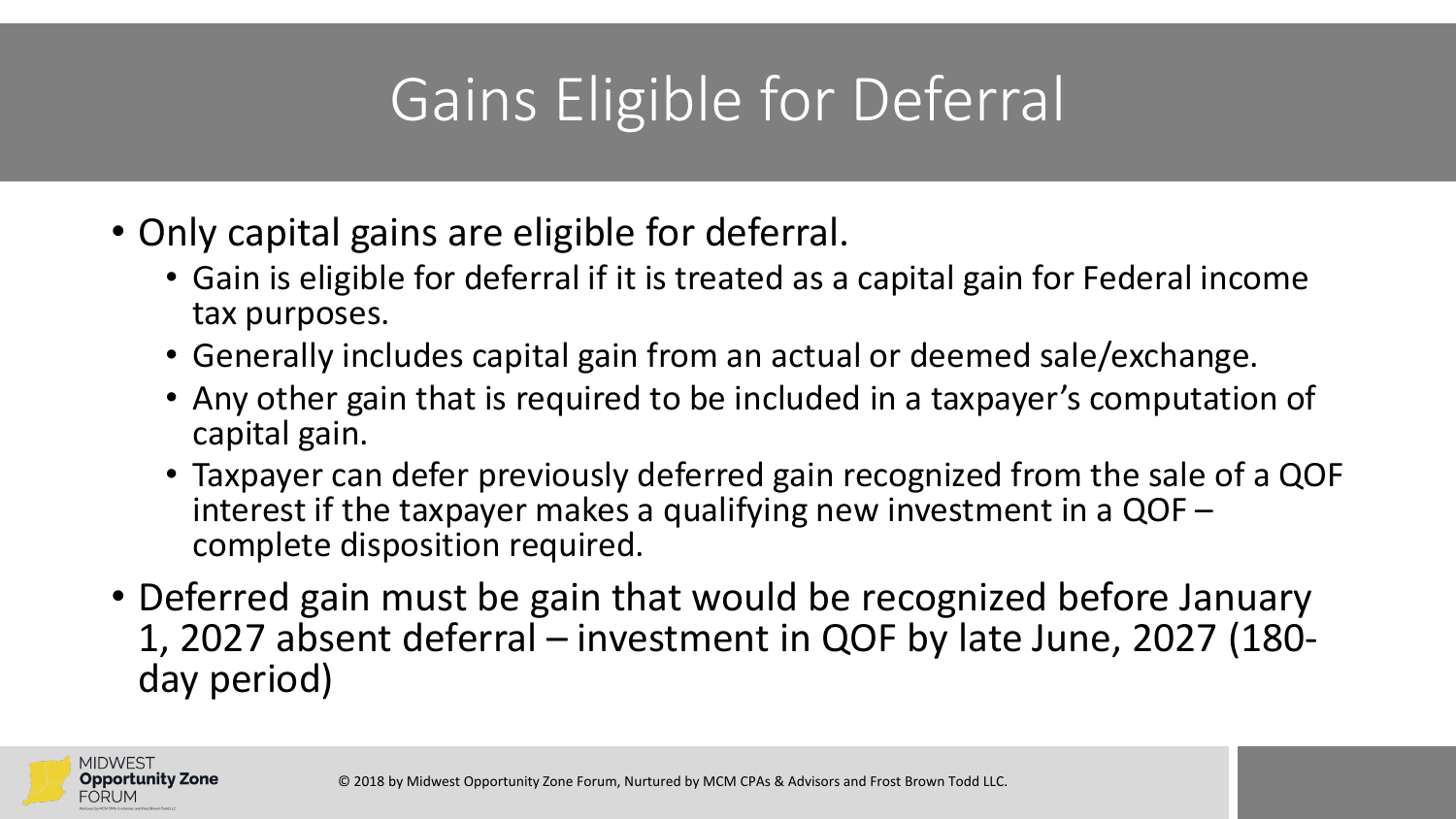### Gains Eligible for Deferral

- No deferral election can be made with respect to a sale or exchange if a previously made election made with respect to the sale/exchange is in effect.
- However, multiple elections can be made with respect to various parts of gain from a single sale or exchange of property.
- The gain itself can only be deferred once.
- All elections with respect to portions of the same gain from a single source would be subject to the same 180-day period.

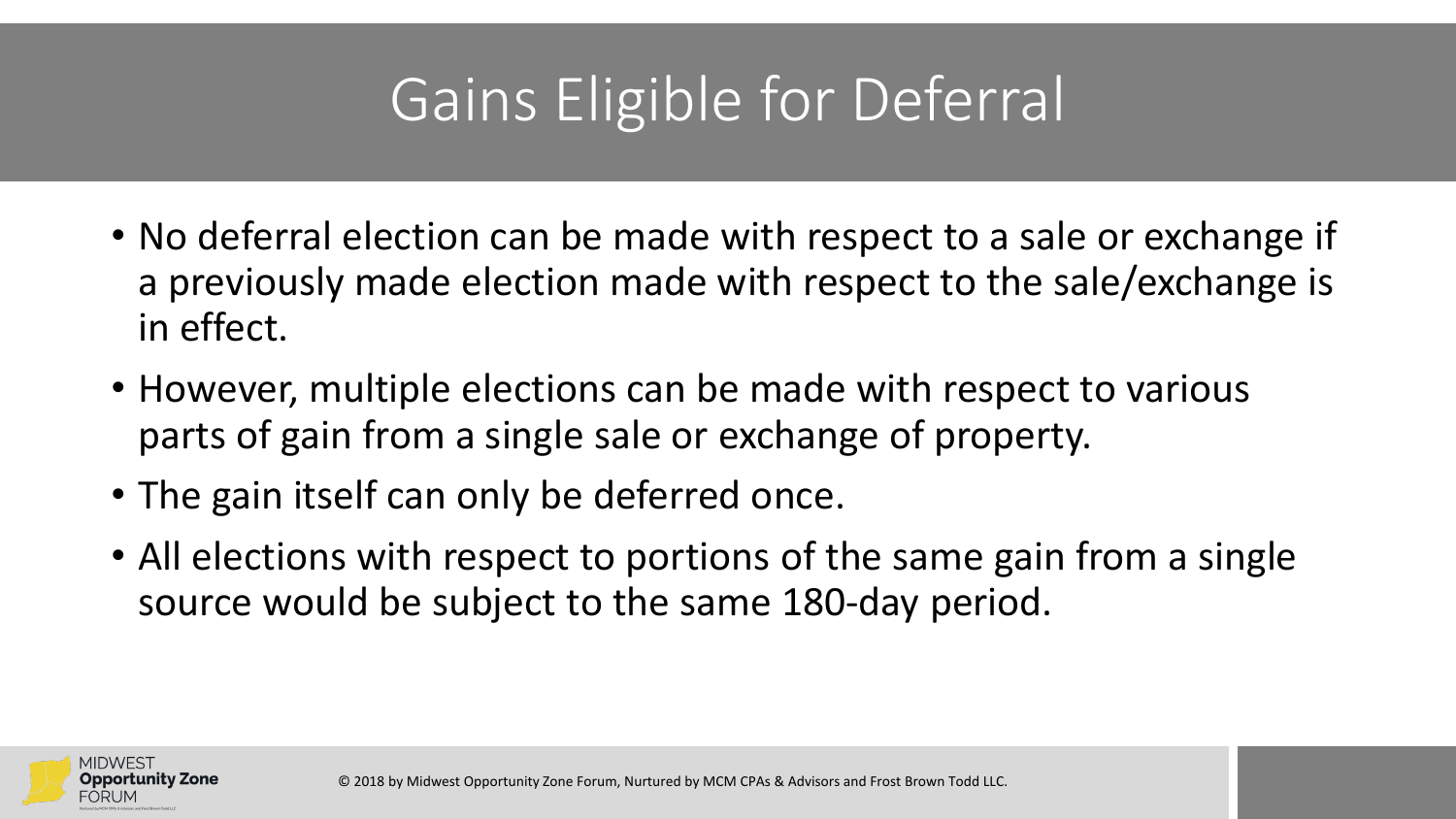### Gains Eligible for Deferral

- Section 1256 contracts "mark-to-market"
	- Brokers required to report taxpayer's net recognized gain or loss from all 1256 contracts held during the taxable year. Some taxpayers report gain or loss on a per contract basis.
	- Deferral only permitted for a taxpayer's **net** capital gain income from section 1256 contracts for a taxable year.
	- Determined as of the last day of the taxable year.
	- 180-day period for investing net 1256 gains in a QOF begins on the last day of the taxable year.
- Gains from offsetting-positions transactions such as straddles do not qualify for deferral.

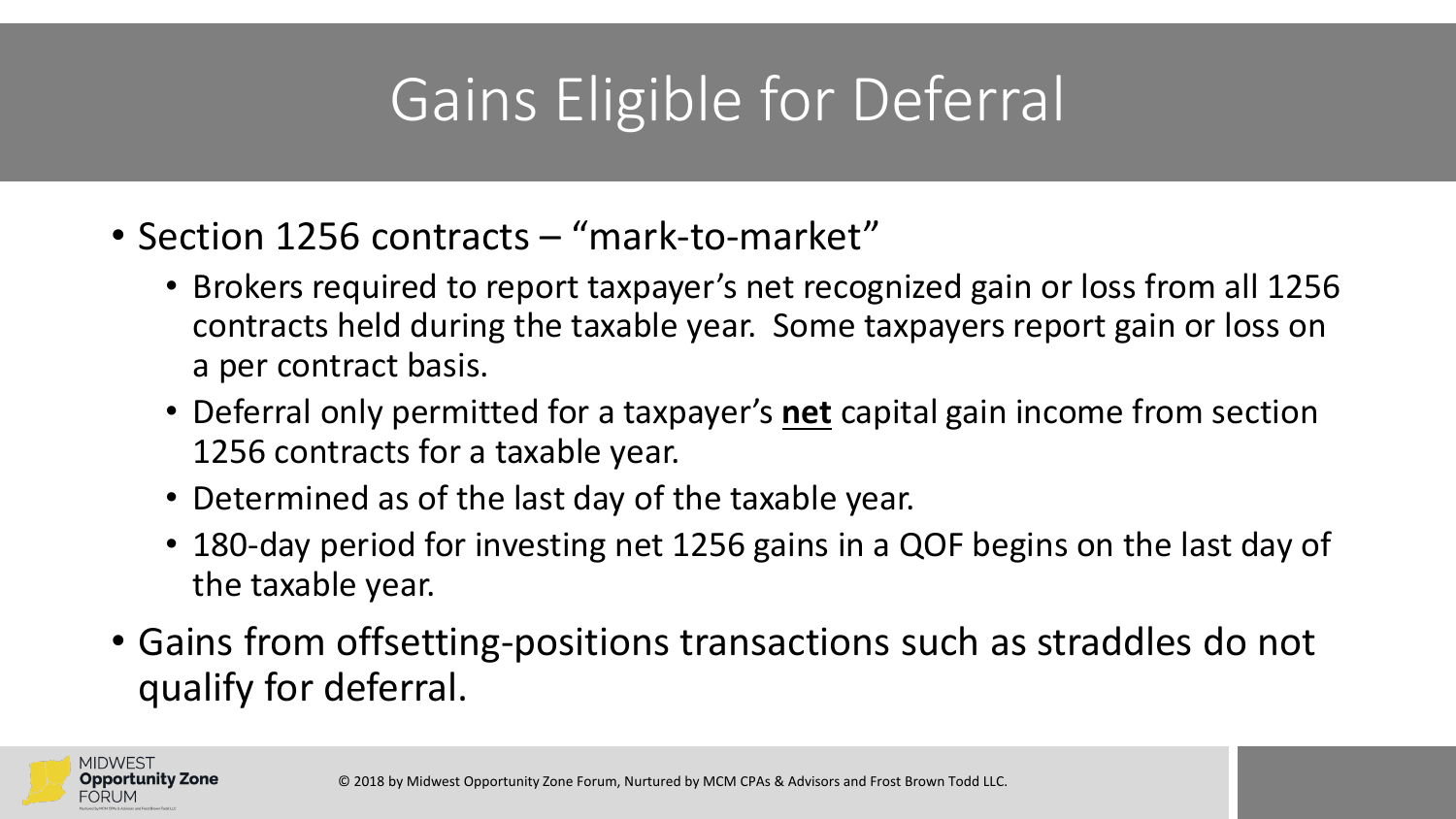### Taxpayers Eligible to Elect Gain Deferral

- Any taxpayer that recognize capital gain for Federal income tax purposes:
	- Individuals
	- C Corporation
	- Regulated Investment Company (RICs)
	- Real Estate Investment Trusts (REITs)
	- Partnerships
	- S Corporations
	- Trusts and Estates

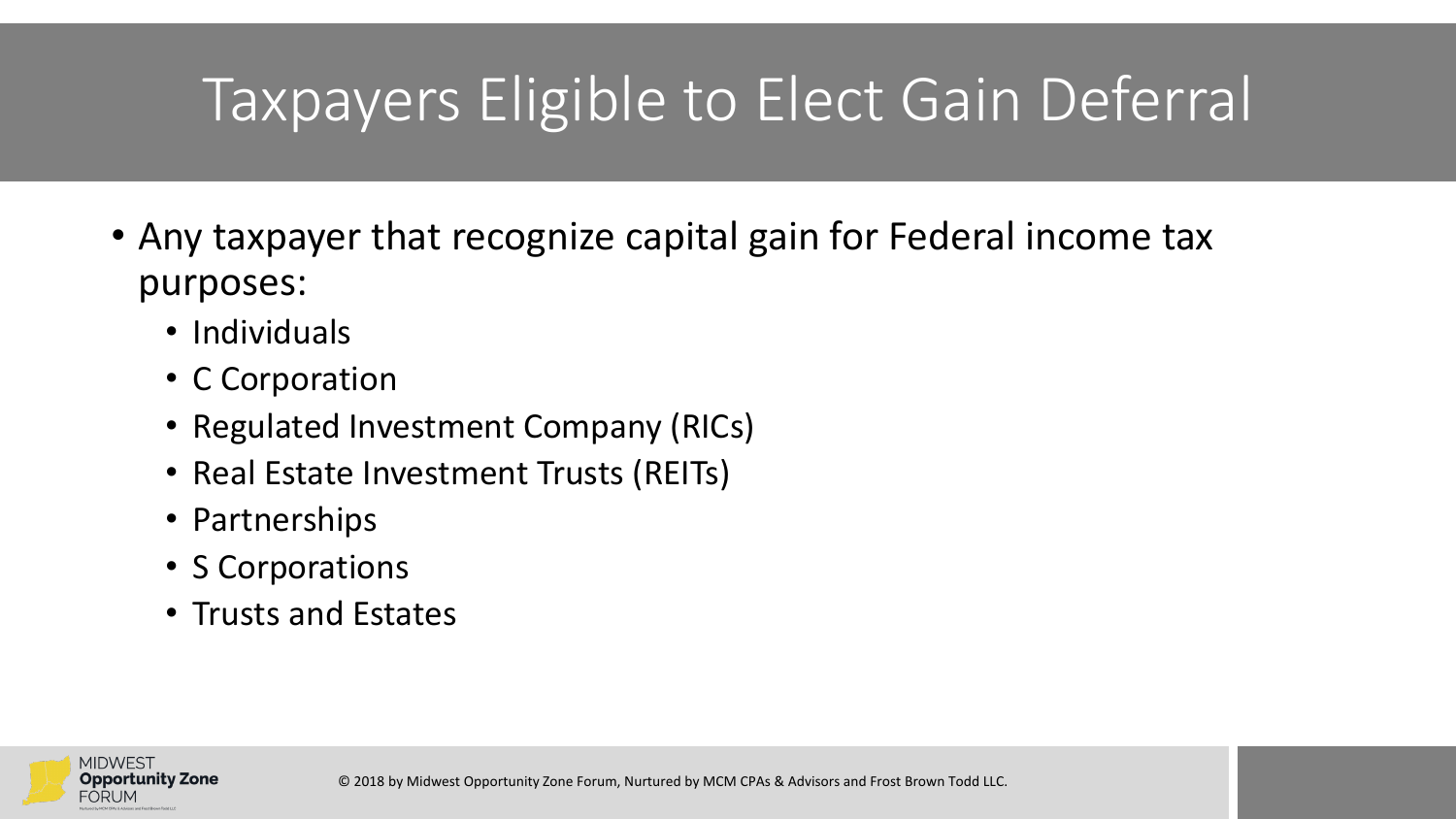### Attributes of Income When Deferral Ends

- All of the deferred gain's tax attributes are preserved through the deferral period and are taken into account when the gain is included.
- The preserved tax attributes include those taken into account under the following IRC sections:
	- Section 1(h) maximum capital gains rate
	- Section 1222 term of capital gain long-term, short-term
	- Section 1256 mark-to-market contracts
	- Any other applicable provisions of the IRC

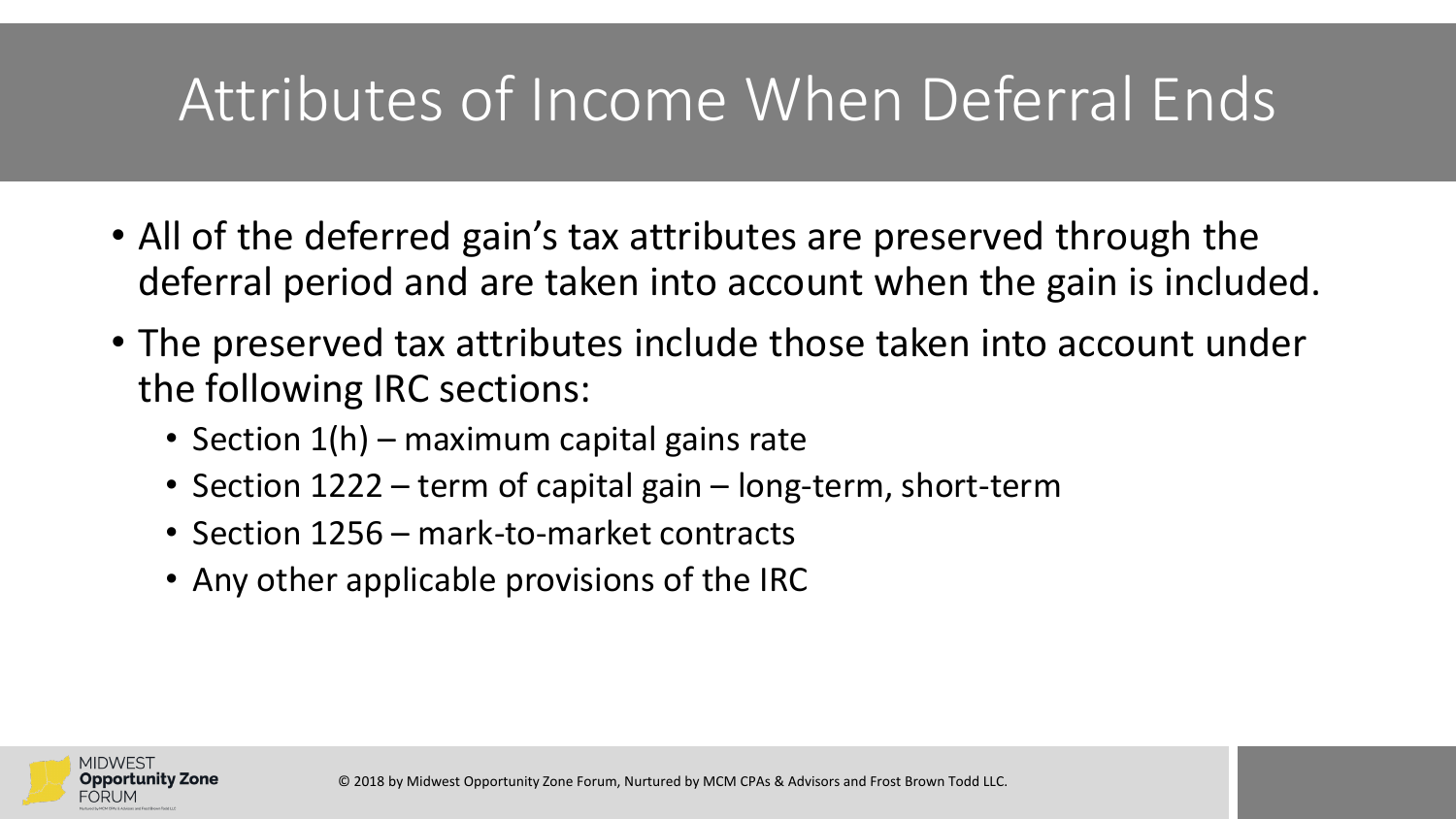### Attributes Related to QOF Interest Sold

- Confusion where Taxpayer makes investment in QOF using separate deferred gains with different attributes.
- Where taxpayer makes a partial sale of its interests in a QOF that were the result of investments on different days, the proposed regulations provide that QOF interests must be identified using FIFO method.
	- Addresses "mixed fund" investments what portion of investment not entitled to deferral.
	- Partial basis step-ups for gains with different holding periods.
- Where FIFO method doesn't provide complete answer gains with different attributes invested on the same day – pro-rata method must be used to determine character and attributes of gain recognized.

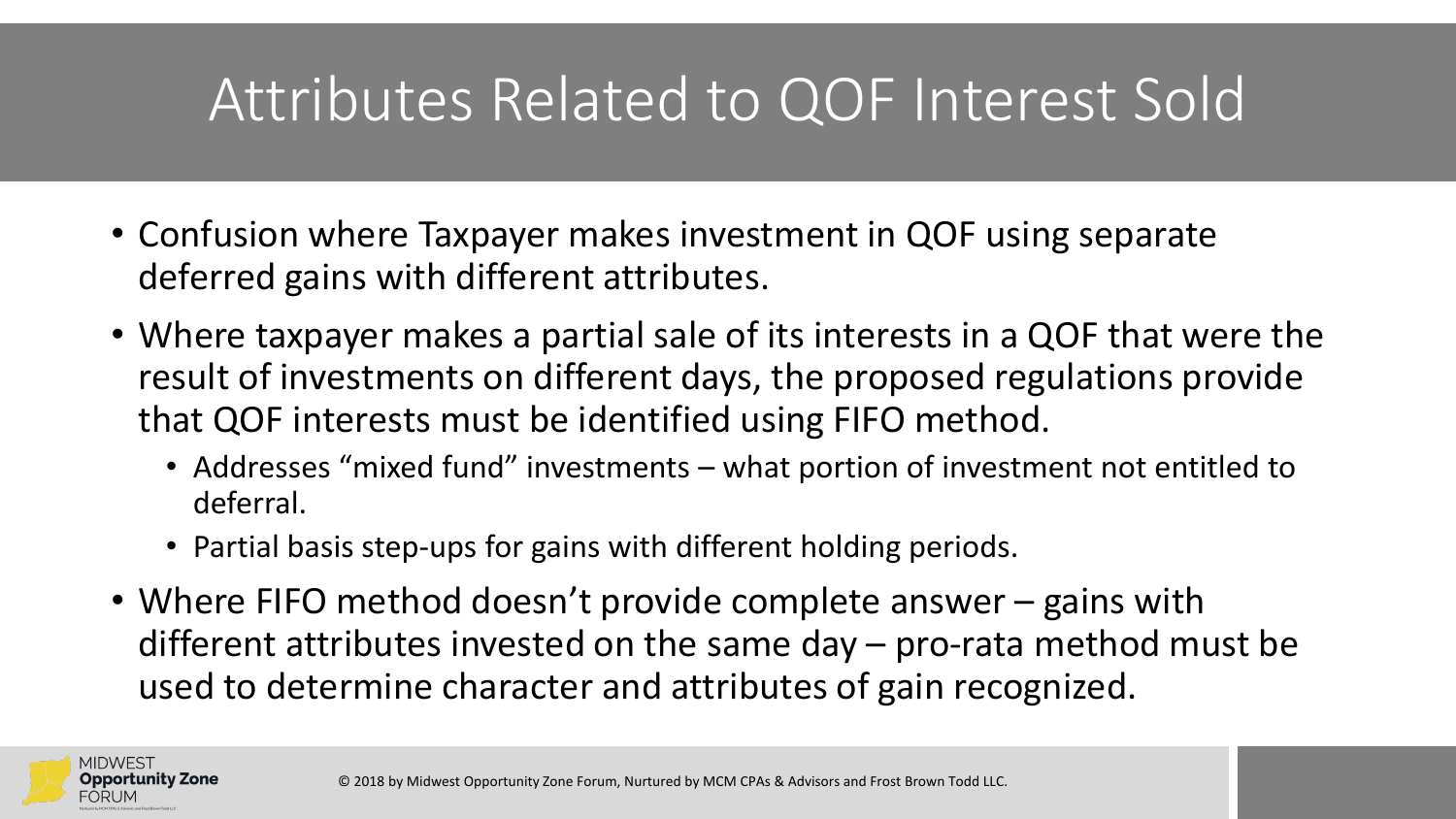### 180-Day Rule

- Taxpayer must generally invest in a QOF during the 180-day period beginning on the date of the sale or exchange giving rise to the gain.
- What about capital gains from a deemed sale? No specific date for the deemed sale.
	- Except as specifically provided in the proposed regulations, the first day of the 180-day period is the date on which the gain would be recognized for Federal income tax purposes, without regard to deferral.

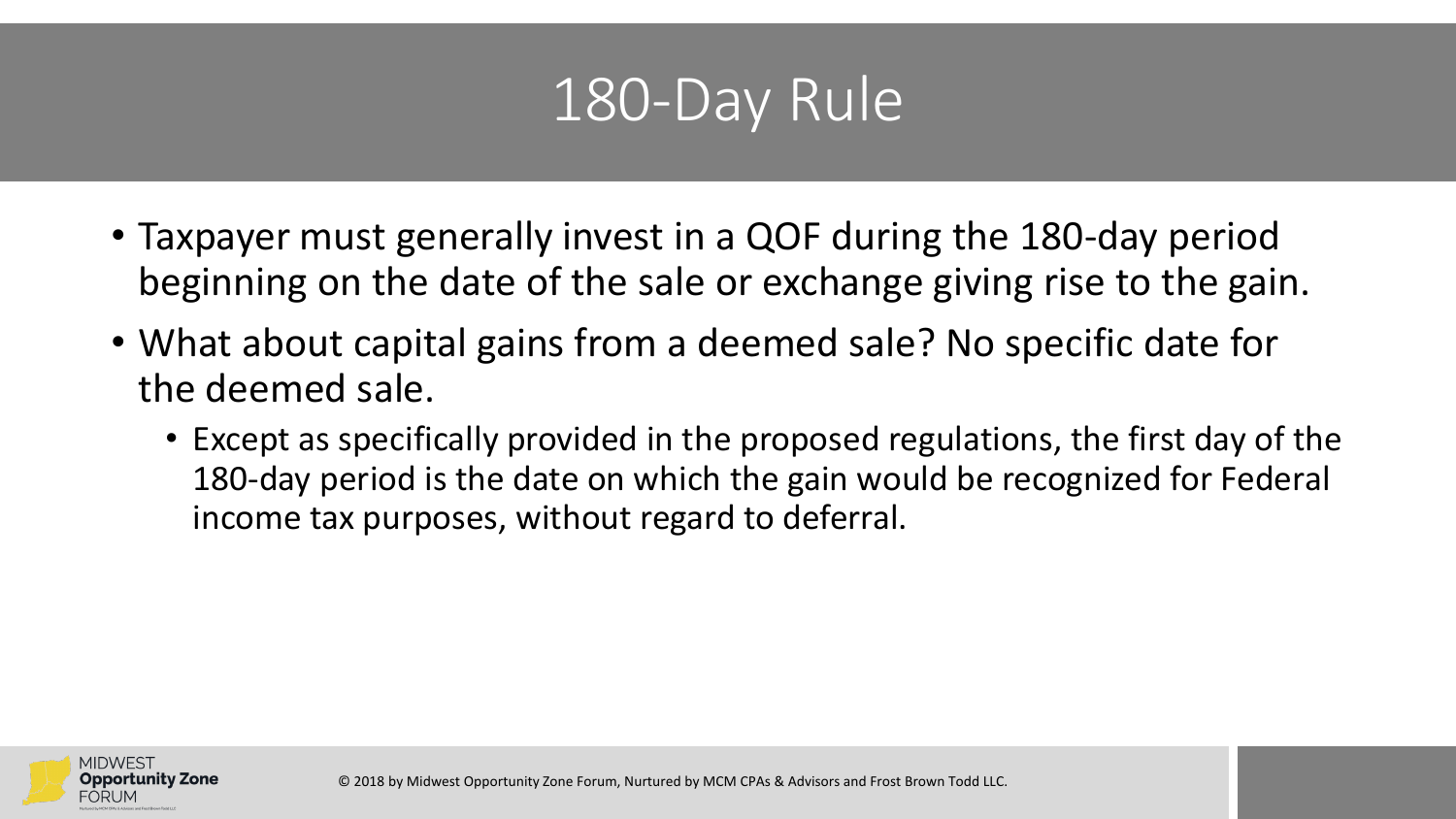### 180-Day Rule (Partnerships and Other PTEs)

- Partnership and other pass-through entities (including S Corporations, estates and trusts) can elect to defer capital gains at the entity level to the extent that the entity makes an eligible investment in a QOF.
	- No part of the deferred gain is required to be included in the distributive share of the partners.
- Where partnership or other pass-through entity does not elect to defer capital gain at the entity level, a partner/owner can elect to defer all or any portion of their distributive share of the gain.
	- Partner/owner's 180-day period generally begins on the last day of the partnership's taxable year.
	- Partner/owner may choose to begin 180-day period on the same day as the start of the PTE's 180-day period – planning flexibility/pitfalls.

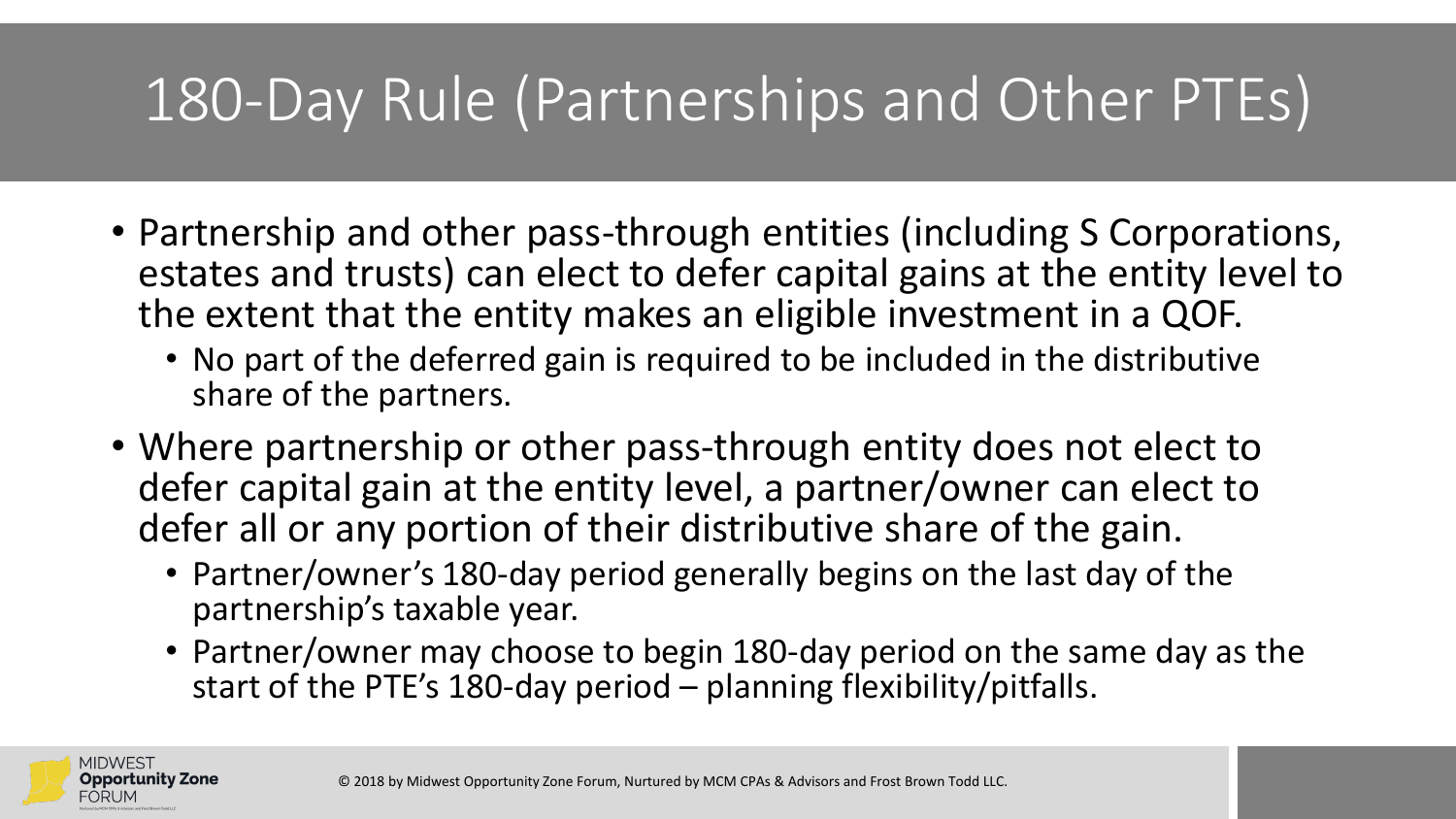### How To Elect Deferral

- Currently anticipated that taxpayers will elect deferral on Form 8949.
	- Taxpayers will attach Form 8949 to their Federal income tax returns for the taxable year in which the gain would have been recognized if it had not been deferred.
	- Currently used to report sales/dispositions of capital assets.
	- Treasury is expected to release updated form instructions related to deferral election.

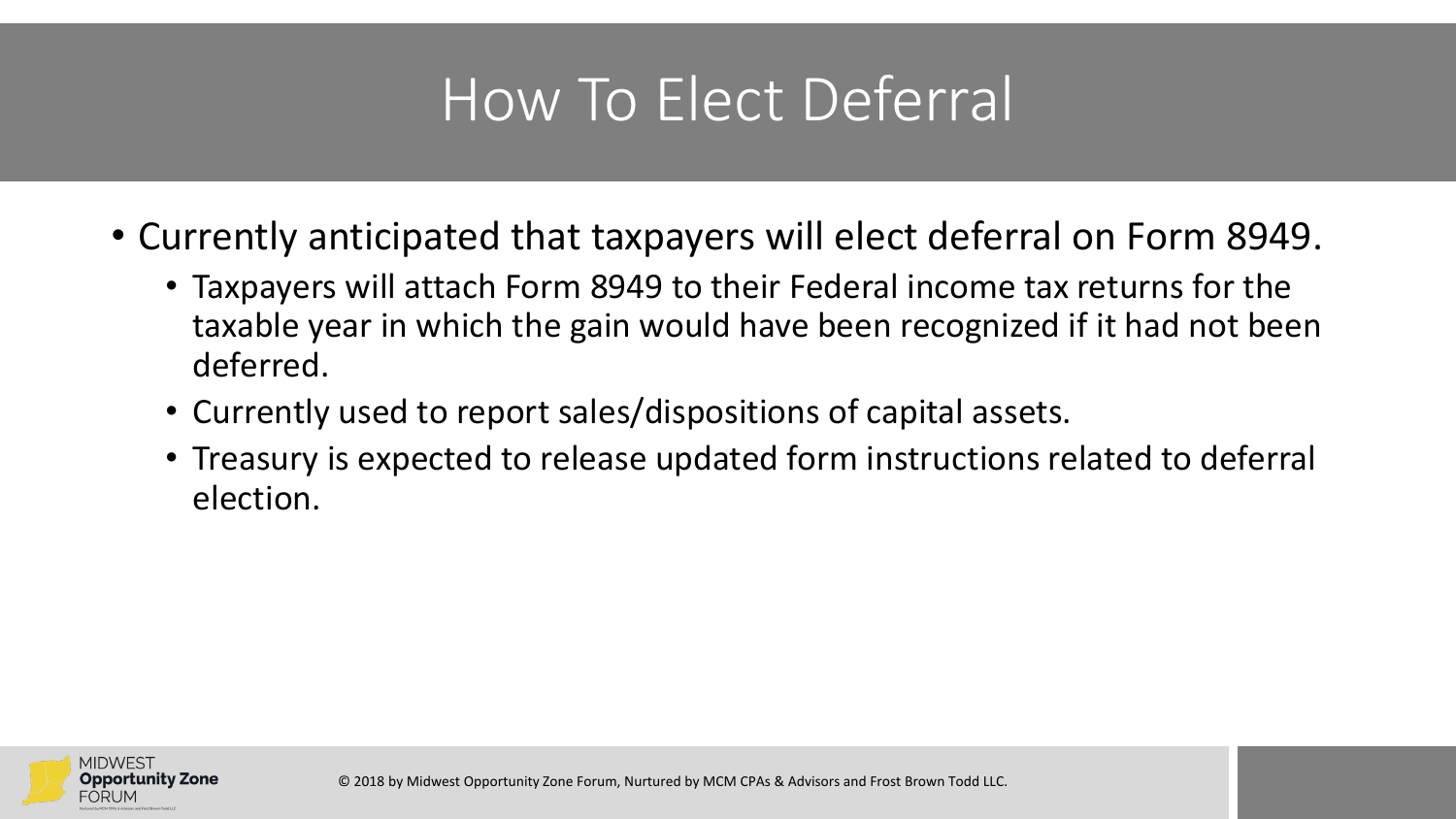### Permanent Exclusion – 10-Year Hold Period

- Taxpayer that holds QOF investment for at least 10 years may elect to increase the basis of the investment to the FMV of the investment on the date it is sold/exchanged – permanent exclusion.
- Under IRC Section 1400Z-1(f), the designations of all existing QO Zones expires on December 31, 2028.
- Ability to elect permanent exclusion based on 10-year hold is not impaired by expiration of QO Zone designation.
- Eligible taxpayer may make an election until December 31, 2047.
- Taxpayer would need to dispose of the QOF investment in order to elect the basis step-up – Proposed Regulations discuss possible presumed basis step-up.

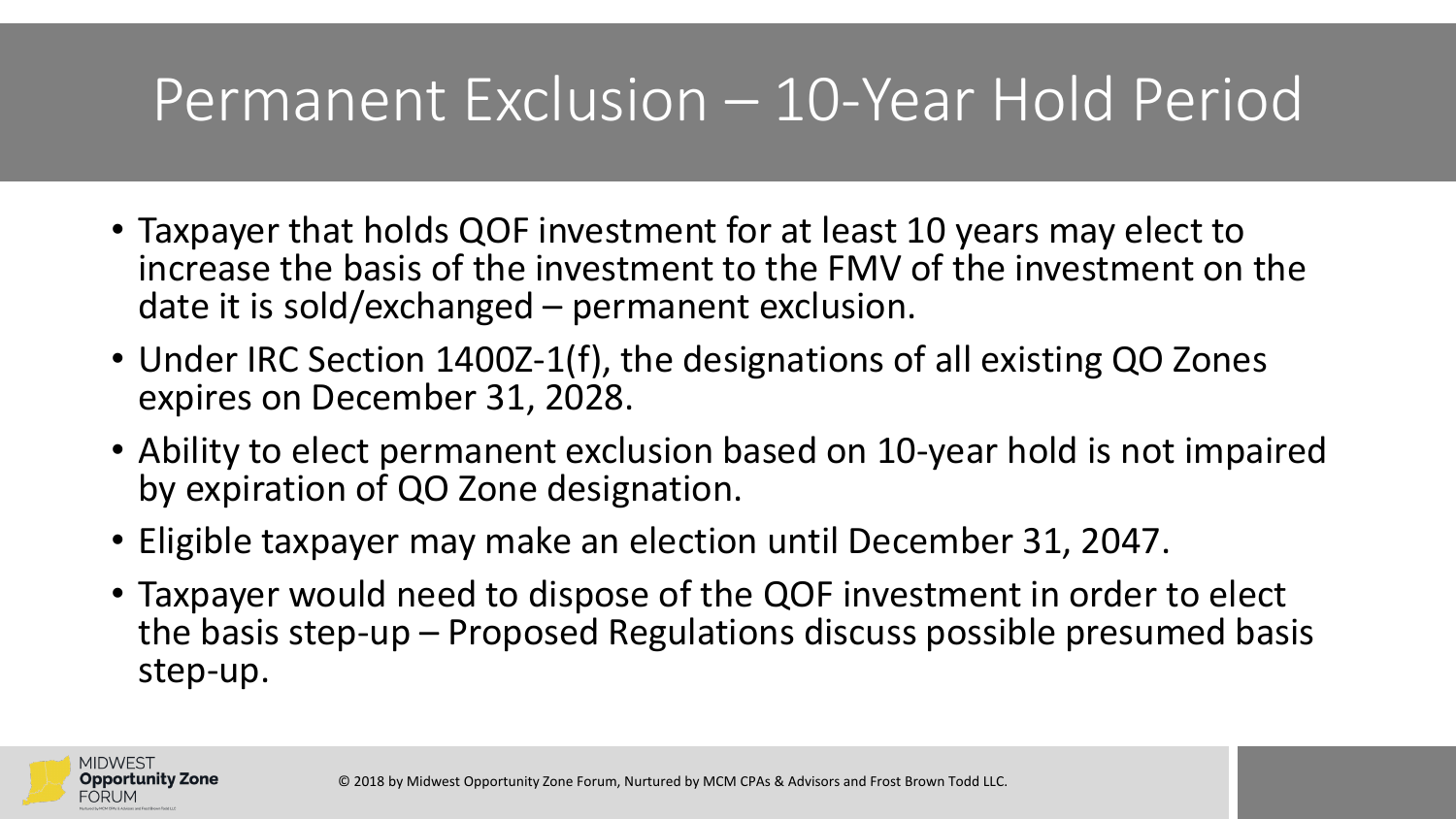### Investments in a QOF

- In order to be an eligible investment in a QOF, the investment must be an **equity interest** in the QOF.
- Includes preferred stock or a partnership interest with special allocations.
- An eligible interest **cannot** be a debt instrument.
- Status as an eligible interest is not impaired by the taxpayer's use of the equity interest in the QOF as collateral for a loan.

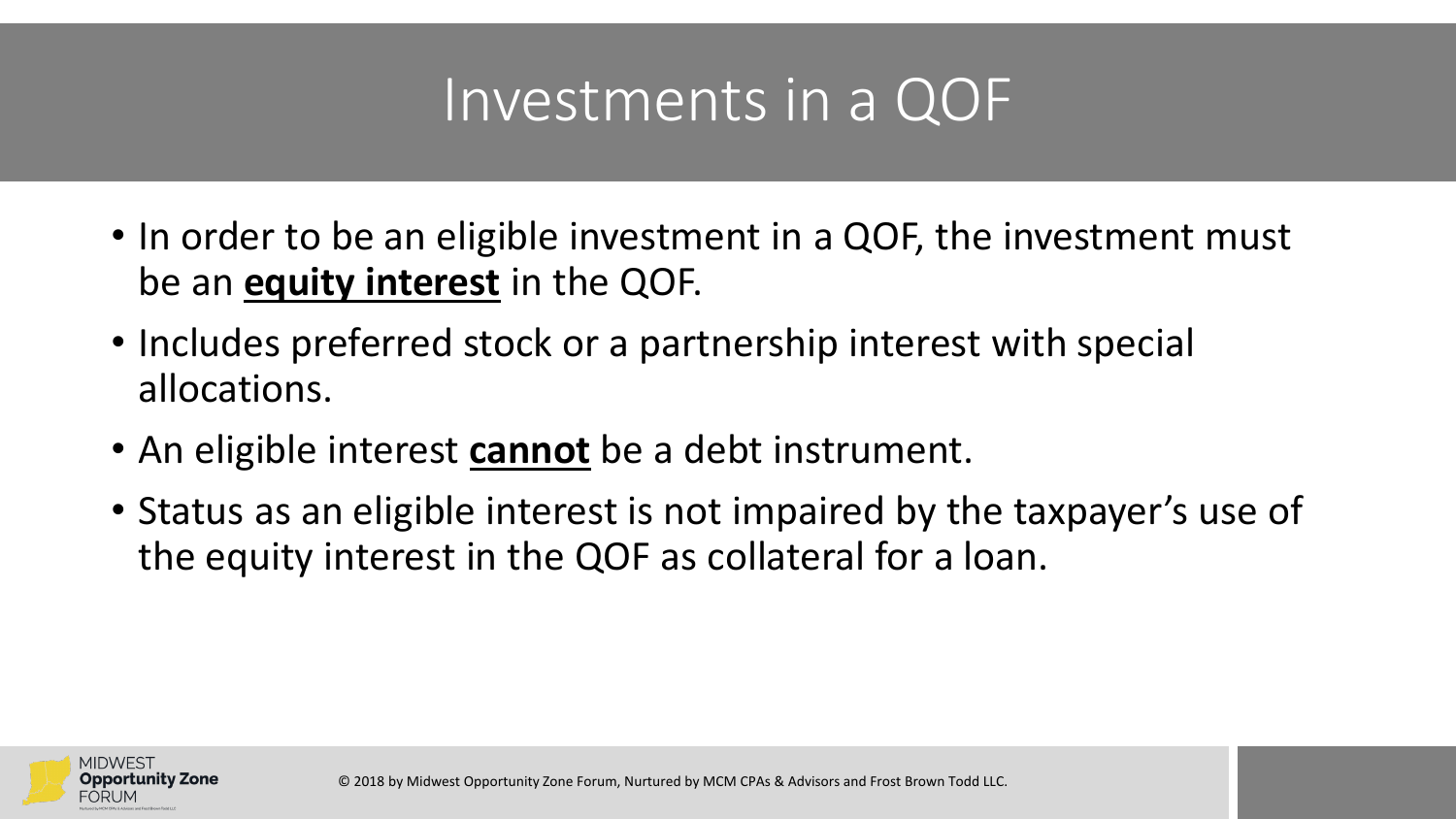### Deemed Contributions Under IRC Section 752(a)

- IRC Section 752(a) provides that "[a]ny increase in a partner's share of the liabilities of a partnership, or any increase in a partner's individual liabilities by reason of the assumption by such partner of partnership liabilities, shall be considered as a contribution of money by such partner to the partnership."
- Any "deemed contributions" of money under IRC Section 752(a) do not result in the creation of an investment in a QOF.
- As a result, a deemed contribution does not result in the partner having a separate "mixed funds" investment.
- A partner's increase in outside basis is not taken into account in determining what portion of the partner's interest is subject to or not subject to a deferral election.

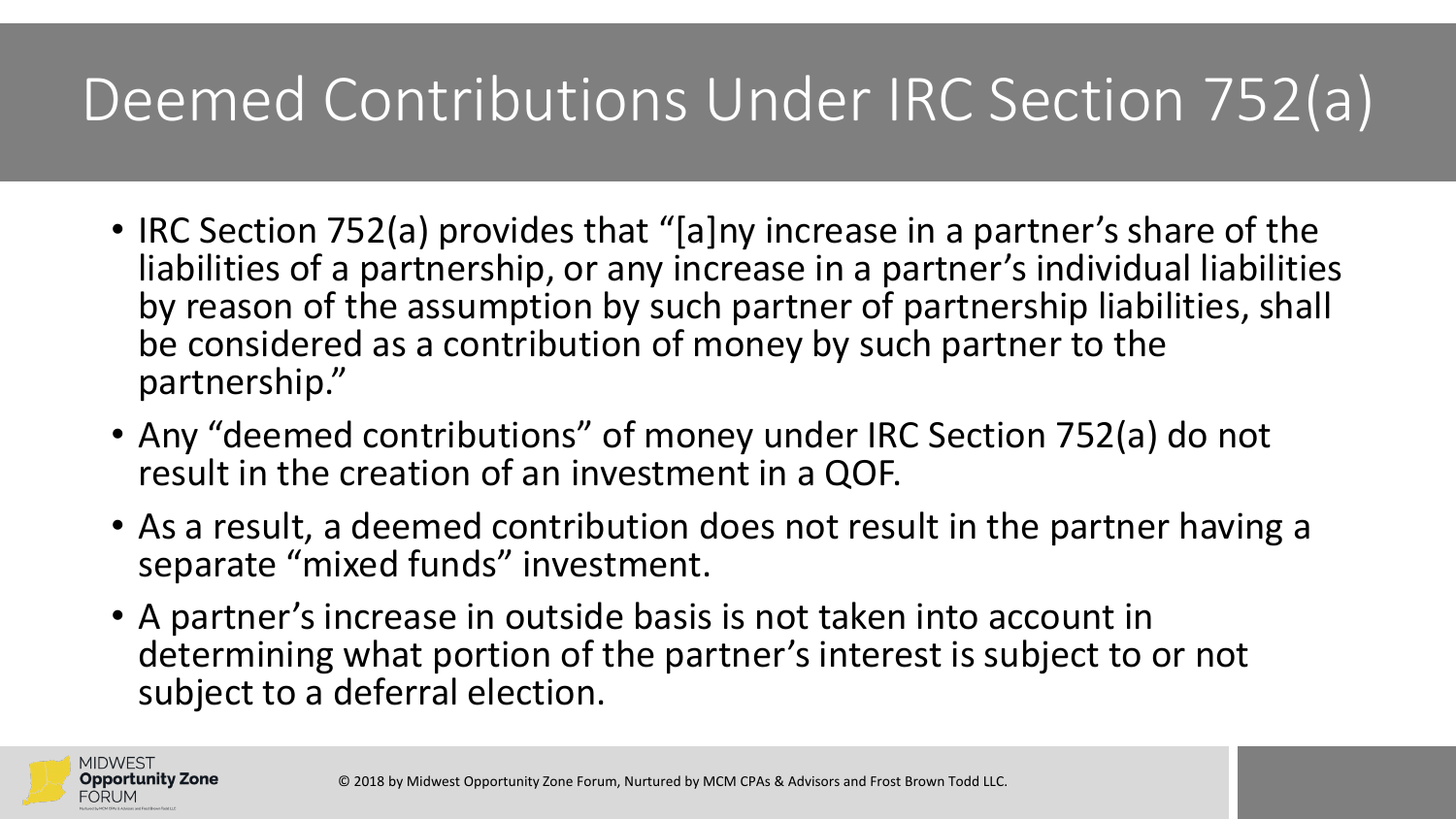### **Rules for a Qualified Opportunity Fund**

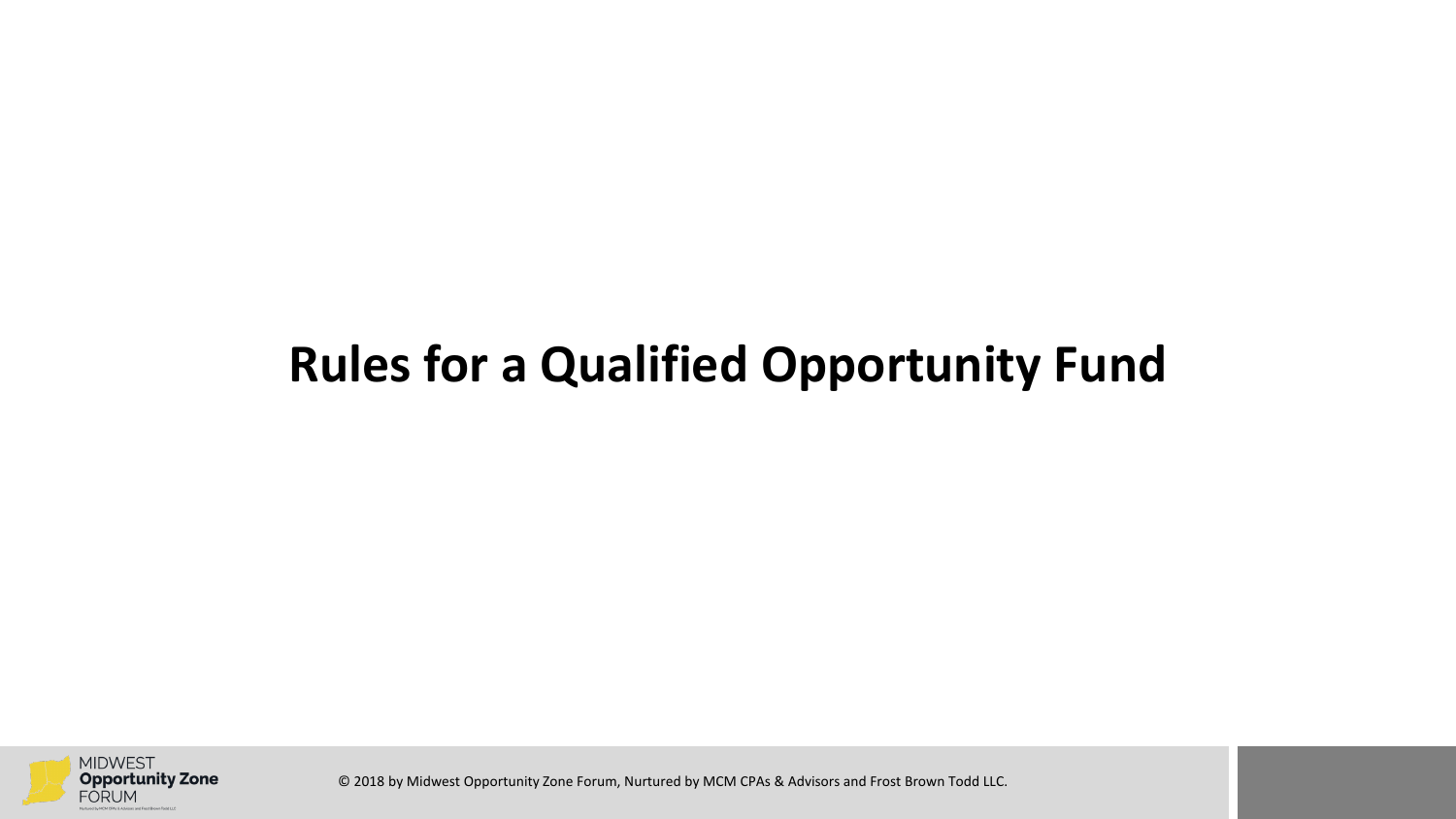### General Considerations

- Any entity treated as a partnership or corporation for federal income tax purposes is eligible to be a QOF. Includes an LLC.
- A pre-existing entity can qualify as a QOF as long as the entity satisfies all of the requirements of a QOF. Any property acquired by the preexisting entity prior to 2018 would not qualify as QOZ Property. Additionally, any investment in the pre-existing entity prior to the month in which the entity chooses to become a QOF would not be entitled to deferral.

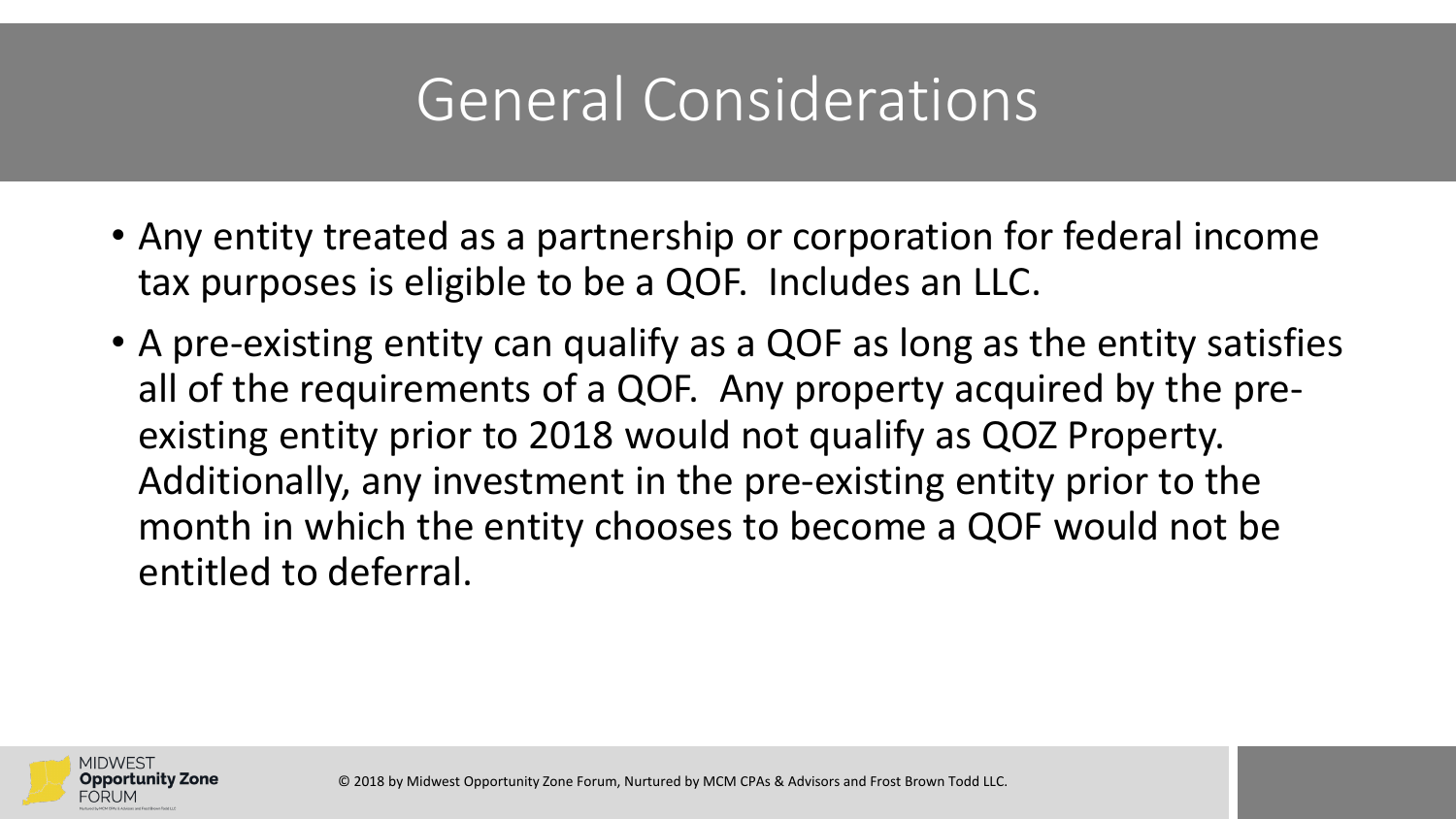### General Considerations

- A QOF must be organized in one of the 50 states, the District of Columbia, or U.S. possession.
- Where a QOF is organized in a U.S. possession, the QOF must be organized for the purpose of investing in QOZ Property that relates to a trade or business operating in the U.S. possession in which the QOF is organized.

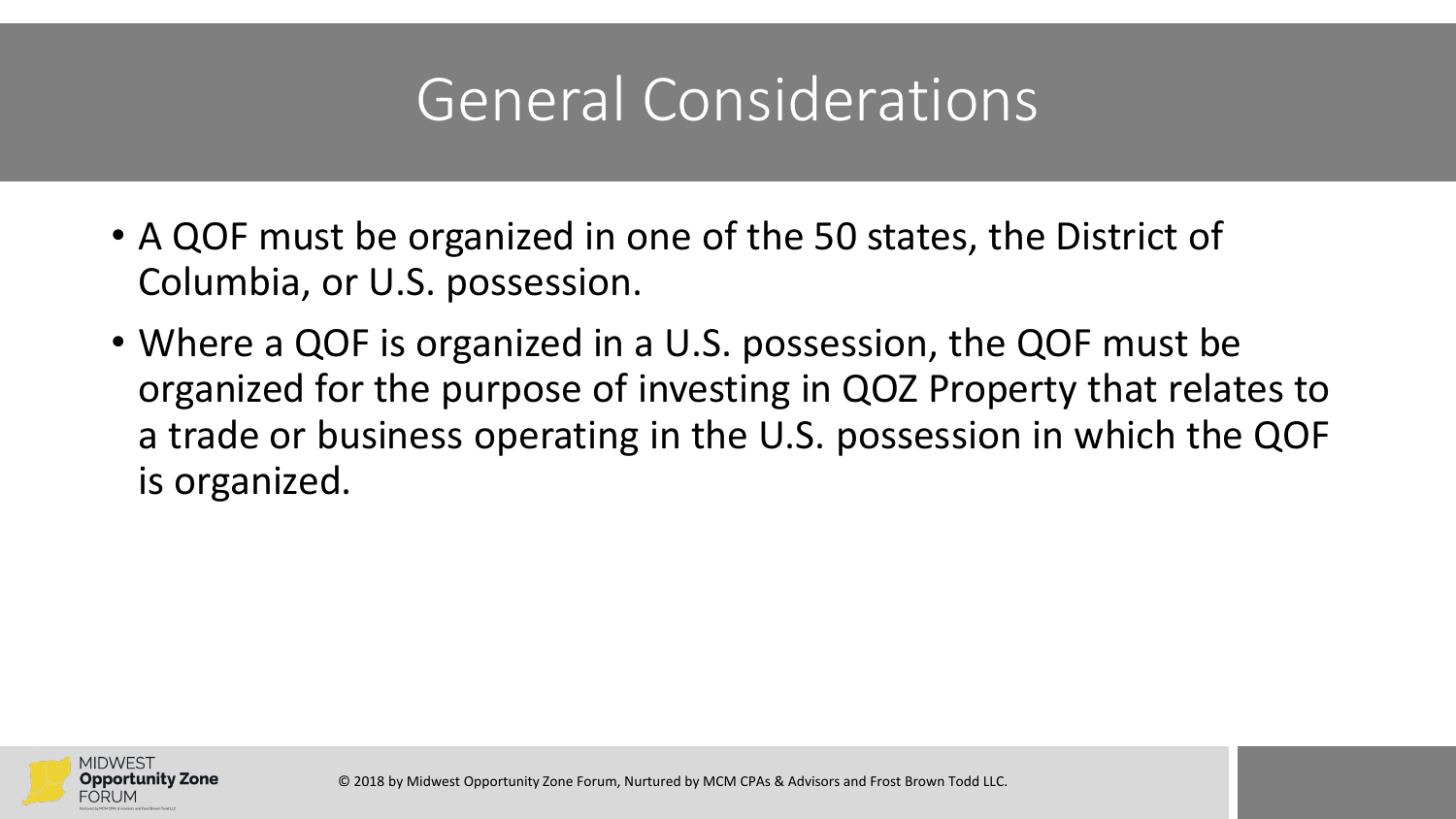### Certification of an Entity as a QOF

- Any entity that is eligible to do so can self-certify as a QOF.
- Entity will self-certify using IRS Form 8996, *Qualified Opportunity Fund*.
	- IRS has issued draft IRS Form 8996 and instructions for comment.
	- Form 8996 will also be used for annual reporting of compliance with 90- Percent Asset Test.
	- Expected that IRS Form 8996 will be attached to the taxpayer's Federal income tax return for the relevant tax years.

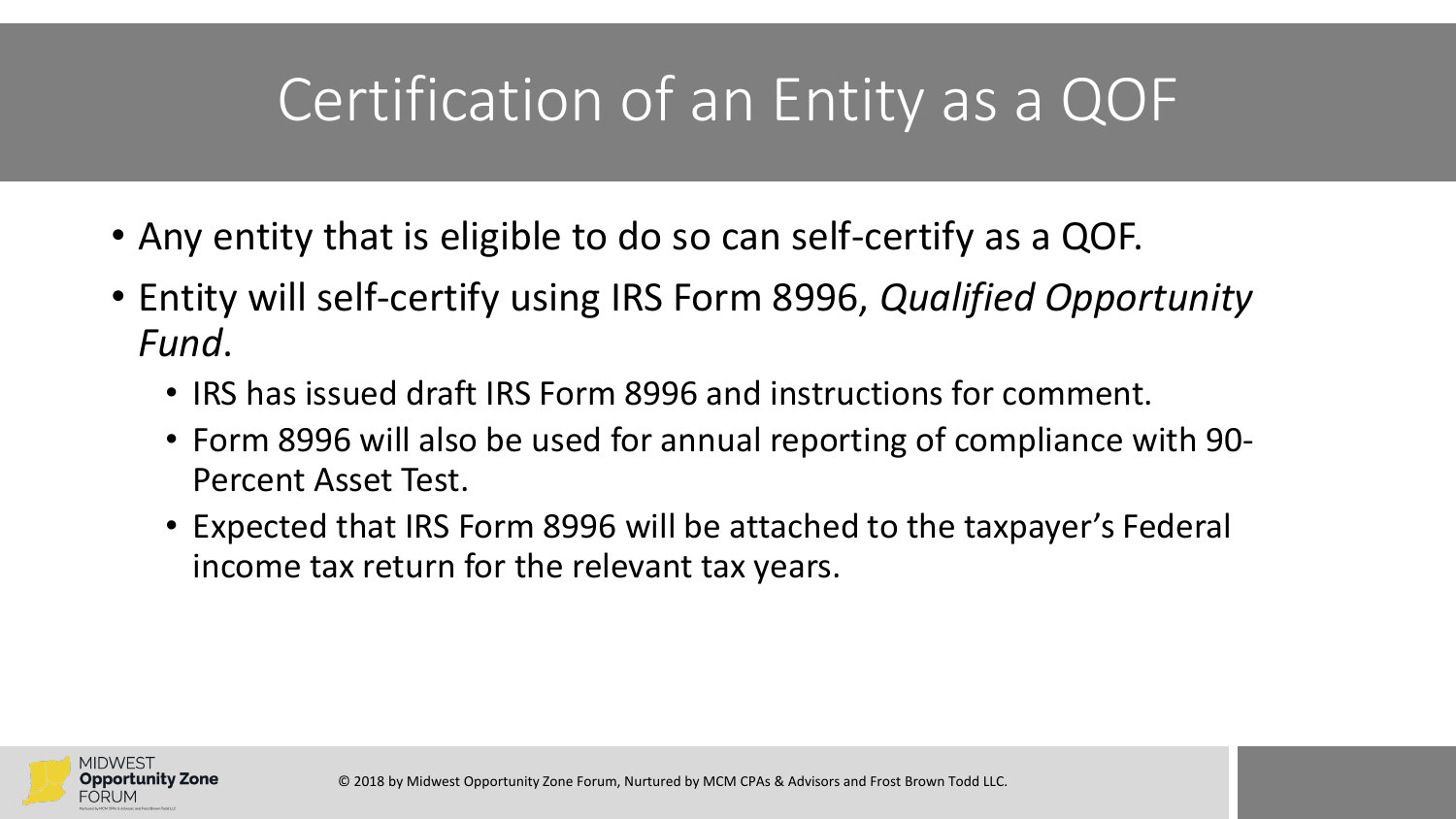### Certification of an Entity as a QOF

- Entity will be able to identify:
	- The first taxable year in which the entity wants to become a QOF.
	- The first month in that year that the entity wants to be treated as a QOF.
	- **CAUTION:** Because a deferral election can only be made for an investment in a QOF, a deferral election will not be permitted for an otherwise qualifying investment made in an eligible entity before the date the entity has elected to become a QOF.
- 90% Test calculated as the average of % of QOZ Property held by the QOF on the last day of the first 6-month period of the QOF's taxable year and on the last day of the QOF's taxable year.
	- First 6-month period means the first 6-month period consisting entirely of months in a taxable year during which the entity is a QOF – QOF chooses April 2019 then the first 6-month test takes place on September 30, 2019.
	- If calendar-year QOF chooses a month after June for its first month, the only testing date for the first taxable year would be December 31.

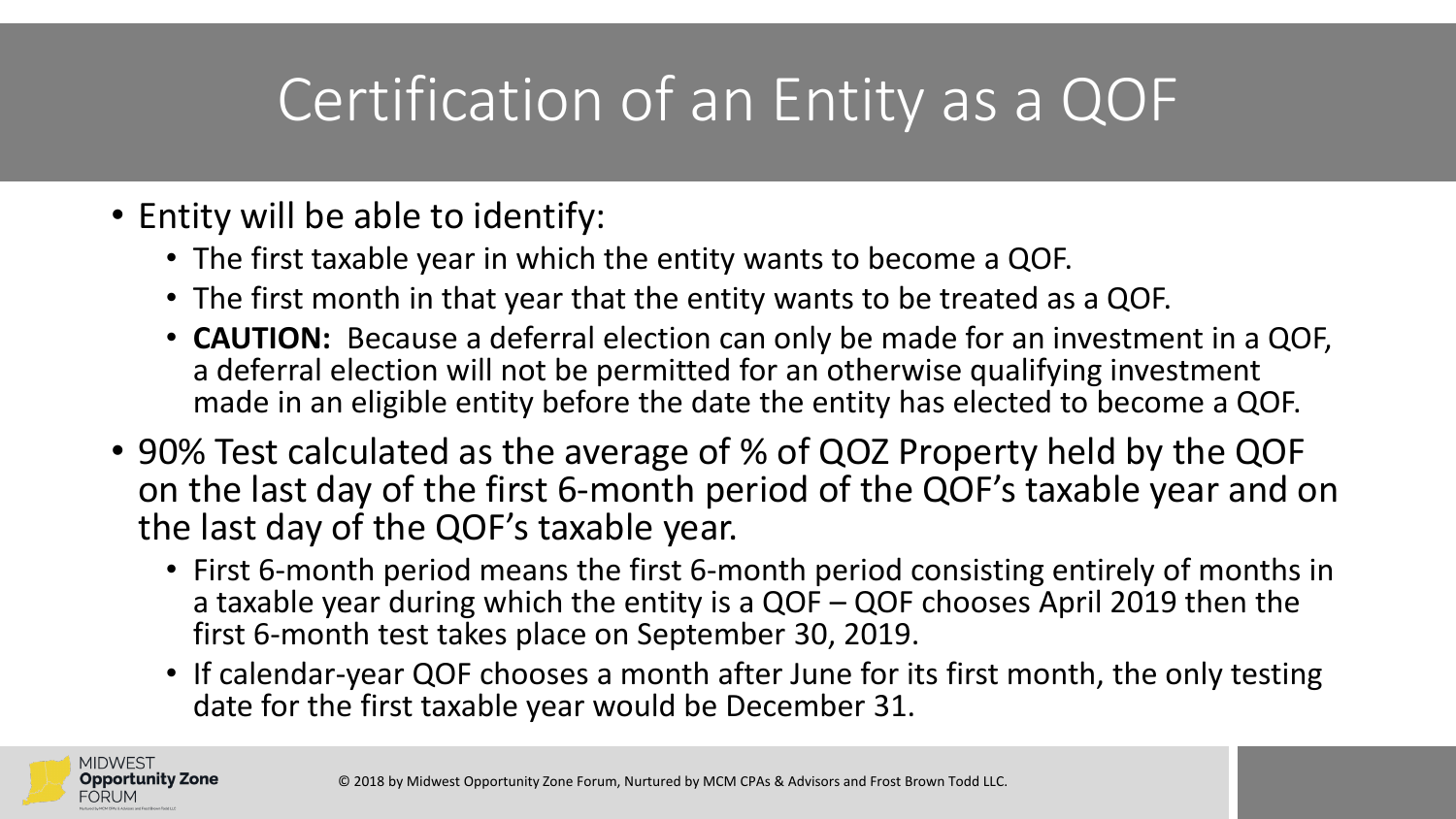### Certification of an Entity as a QOF

- Penalty for noncompliance with the 90% test does not apply to months prior to the month in which the entity chooses to be treated as a QOF.
- Proposed regulations do not provide any additional discussion of how the penalty is applied or what conduct could lead to decertification of a QOF.
- IRC Section 1400Z-2(e)(4)(B) authorizes regulations to ensure that a QOF has a "reasonable period of time" to reinvest the return of capital or sale proceeds from QOZ Property. Specific importance in the context of property sold prior to a 90% Asset testing date.
- Proposed regulations offer no guidance but promise "soon-to-be- released proposed regulations" addressing these issues.

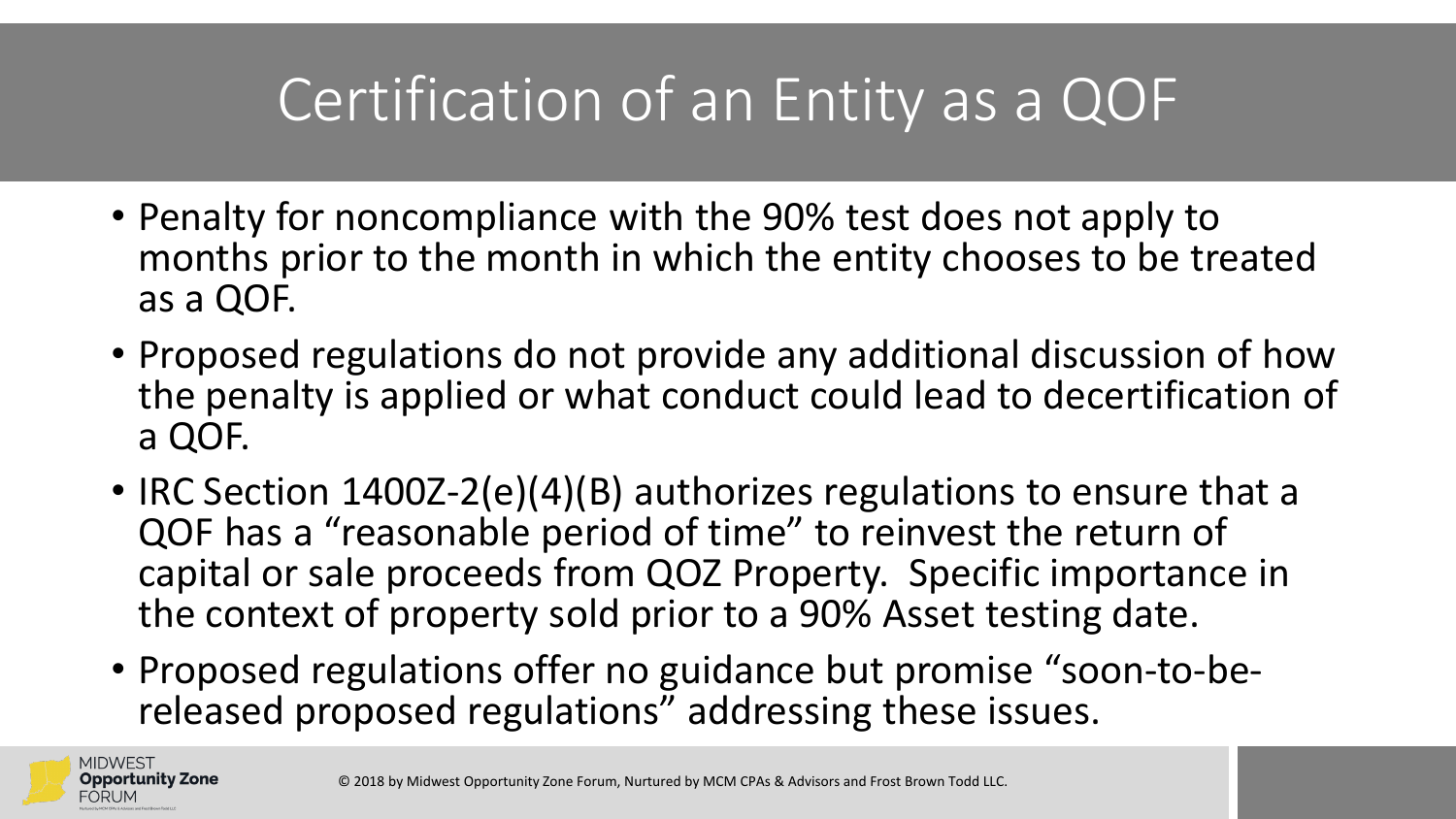### Valuation Method for Applying the 90% Test

- Proposed regulations require the QOF to use asset values that are reported on the QOF's "applicable financial statement" as defined in Treasury regulations Section 1.475(a)-4(h).
	- Financial statement prepared in accordance with U.S. GAAP and required to be filed with the SEC (10-k or Annual Statement to Shareholders)
	- Financial statement prepared in accordance with U.S. GAAP that is required to be filed with a federal agency other than the IRS
	- A certified audited financial statement that is prepared in accordance with U.S. GAAP that is given to creditors for purposes of making lending decisions, given to equity holders for purposes of evaluating their investment in the eligible taxpayer, or provided for other substantial non-tax purposes.
- If the QOF does not have an applicable financial statement the QOF is required to use the cost of its assets for determining the value.

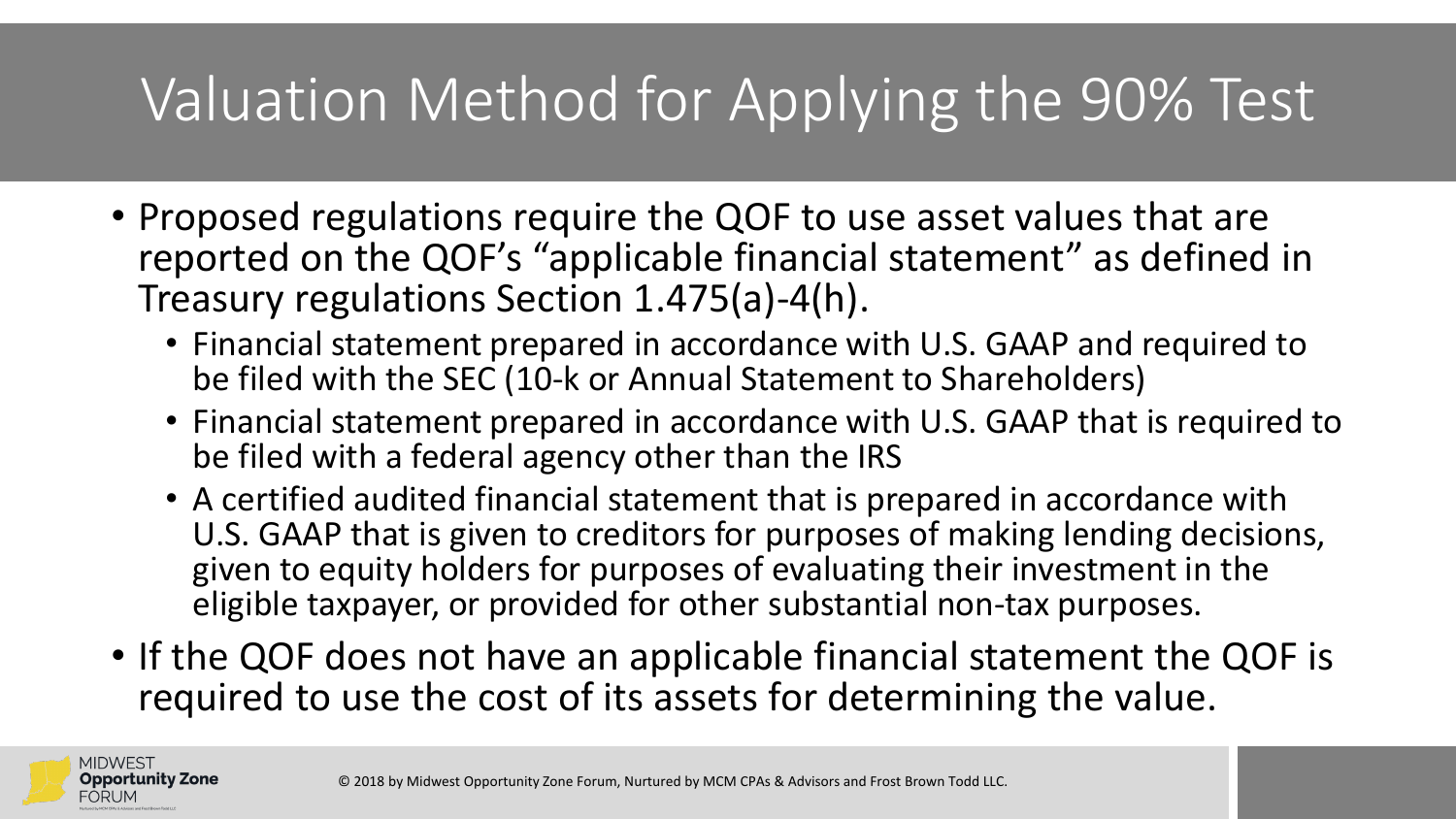### Proposed Regulations Provide Special Rules for Land and Improvements on Land

- If a QOF purchases a building located on land wholly within a QOZ, whether the QOZ substantially improves the purchased tangible property is measured by the QOF's additions to the adjusted basis of the building.
- Measuring a substantial improvement to the building by additions to the QOF's adjusted basis of the building does not require the QOF to separately substantially improve the land upon which the building is located.

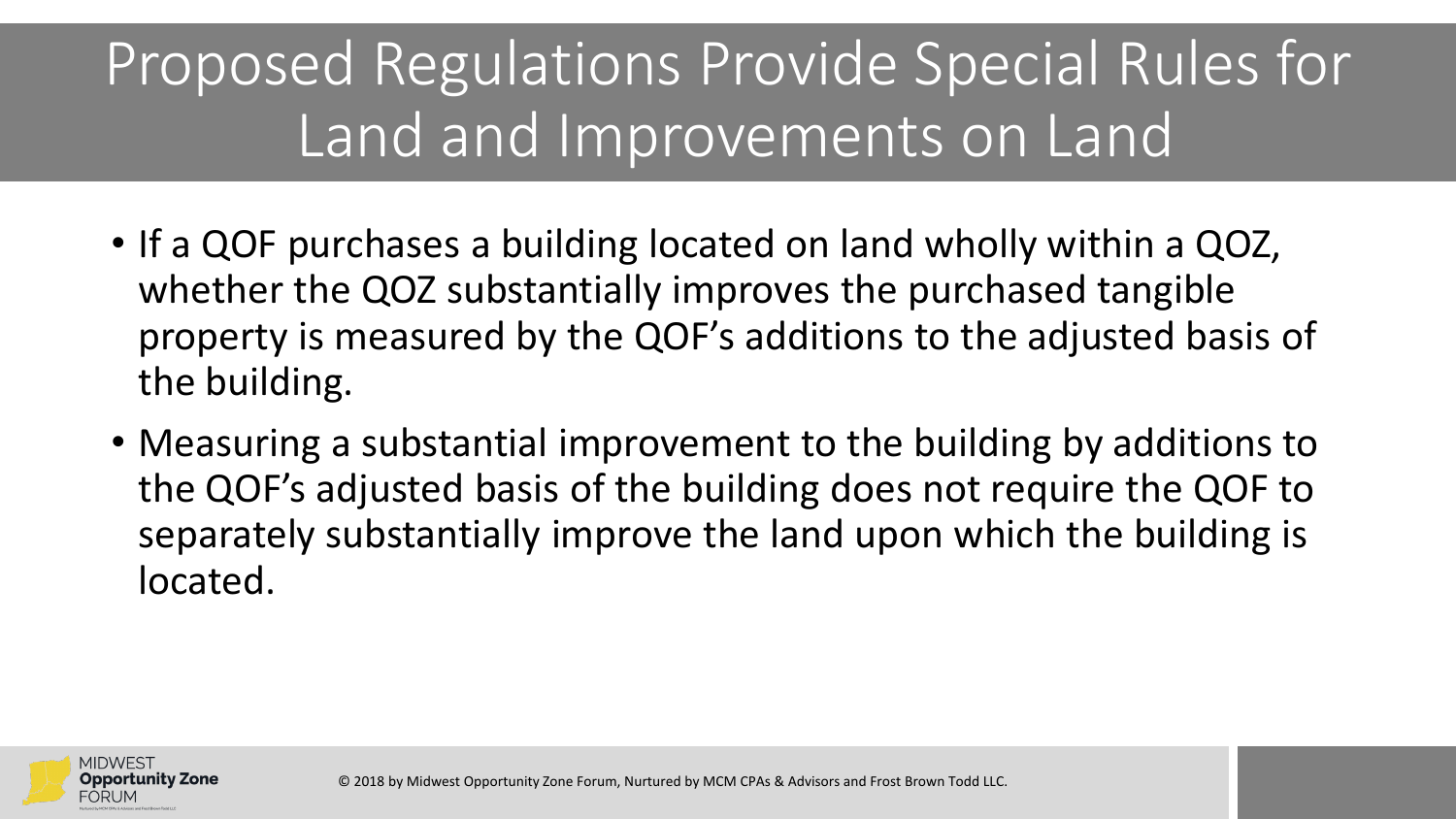### Special Rules for Land and Improvements on Land Revenue Ruling 2018-29

- The requirement that the "original use" of the tangible property in the QO Zone commence with the QOF does not apply to land on which a building that the QOF has acquired is located.
- The original use of the acquired building, however, does not commence with the QOF.
- If a QOF purchases a building wholly within a QOZ, a substantial improvement to the building is measured by the QOF's additions to the adjusted basis of the building.
- QOF is not required to separately substantially improve the land upon which the building is located.

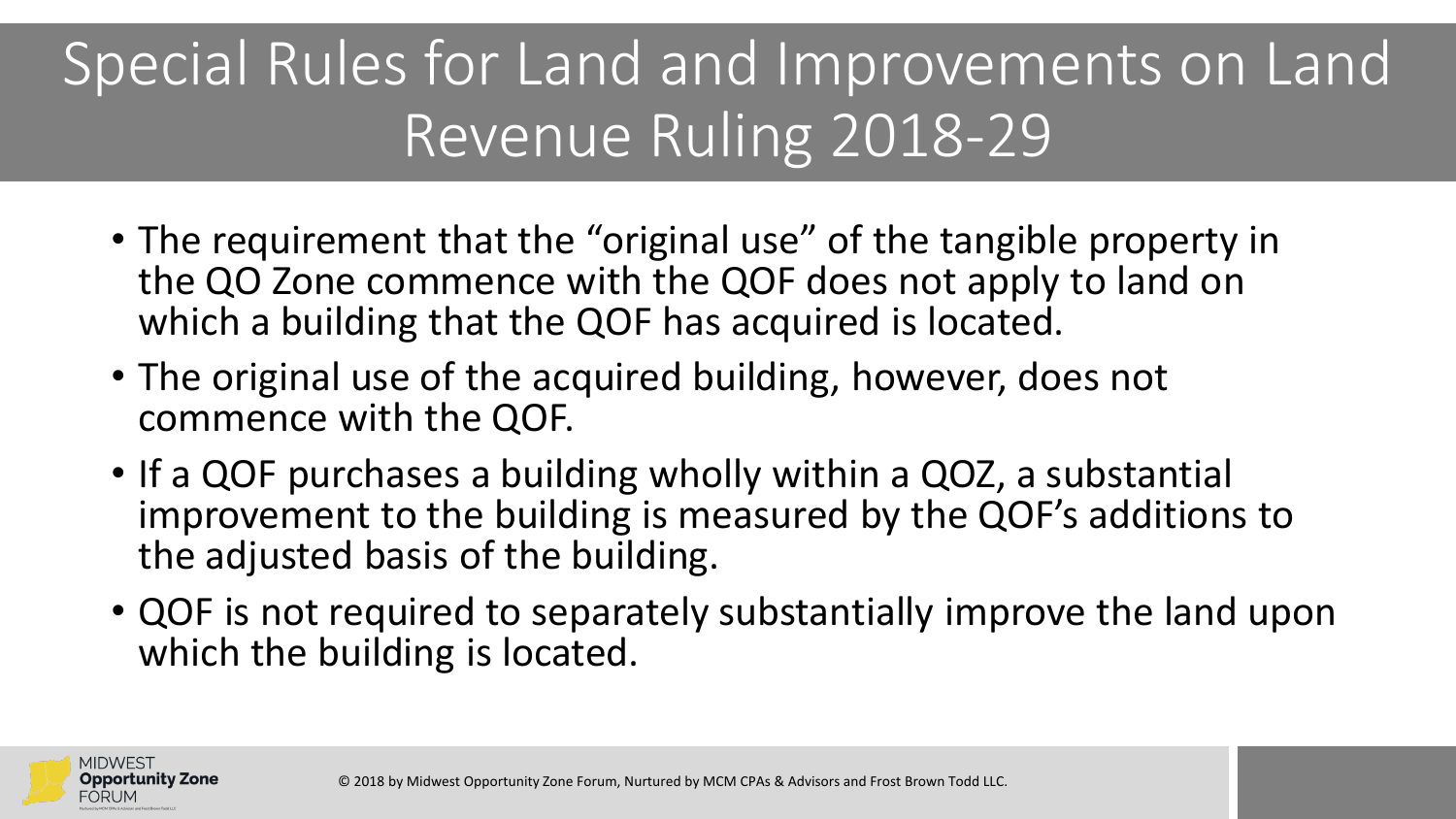#### **Qualified Opportunity Zone Business**

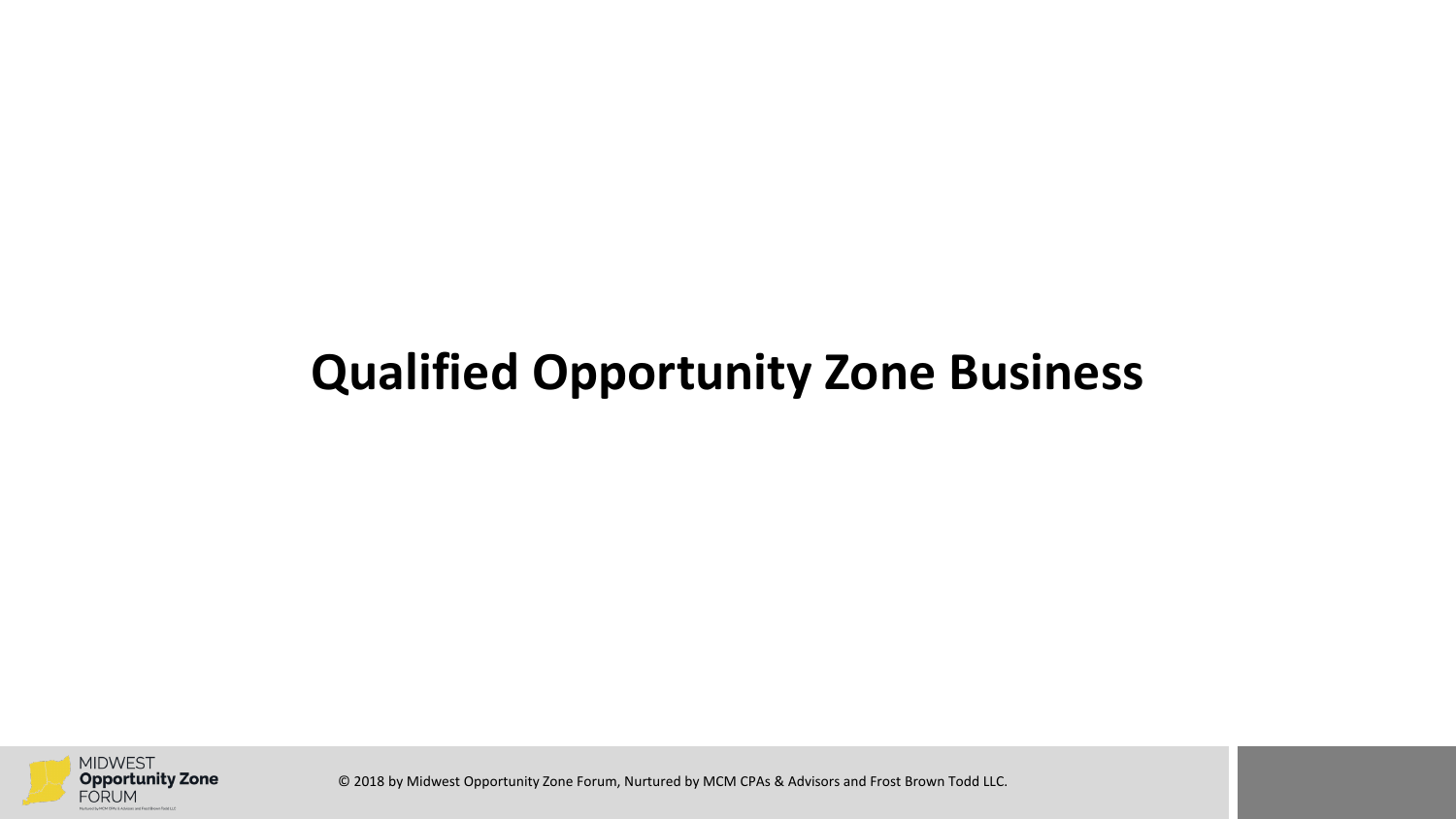### Qualified Opportunity Zone Business – "Substantially All"

- One requirement for a trade or business to qualify as a qualified opportunity zone business is that **substantially all** of the tangible property owned or leased by the taxpayer is qualified opportunity zone business property.
- Proposed regulations provide a threshold to determine whether a trade or business satisfies the "substantially all" requirement:
	- If at least **70 percent** of the tangible property owned or leased by the trade or business is qualified opportunity zone business property, the trade or business is treated as satisfying the "substantially all" test.
- "Substantially All" is used throughout IRC Section 1400Z-2. Proposed regulations 70 percent threshold does not apply in those other contexts.

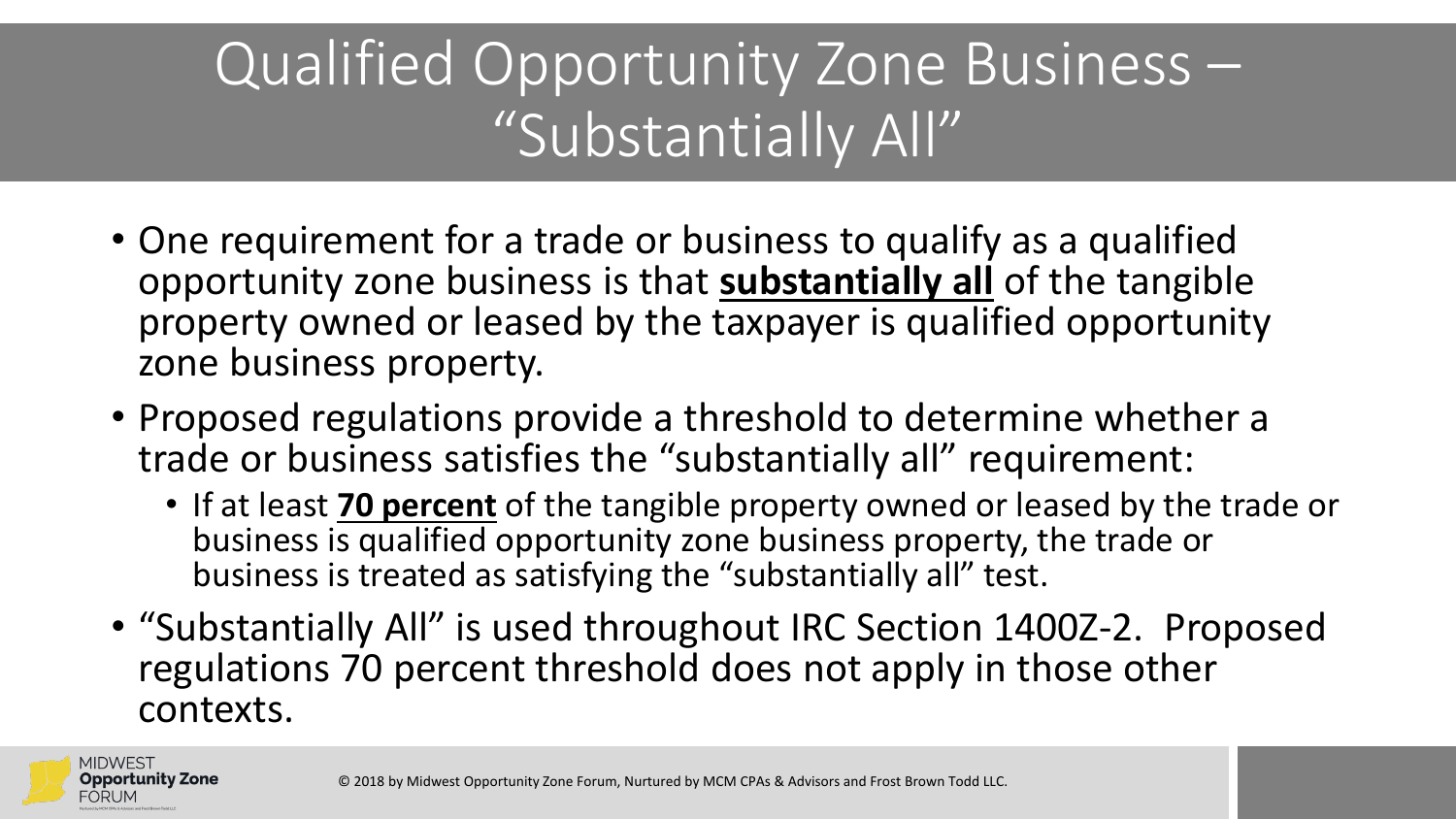### Application of 70% Test

- Similar to 90% Test for QOF.
- If the qualified opportunity zone business has a an applicable financial statement under Treasury Regulations Section 1.475(a)-4(h), the value of each asset for purposes of evaluating the 70% test is value of the asset reported on the statement for the appropriate reporting period.
- If the business does not have an applicable financial statement then a special rule applies.
	- May use cost provided no other owner of the business is a Five-Percent Zone Taxpayer (another QOF that holds at least a 5% interest).
		- For corporation at least 5% in voting rights or value
		- For partnership at least 5% in profits and capital
	- Value calculated using Compliance Methodology used by a Five-Percent Zone Taxpayer which produces the highest percentage.

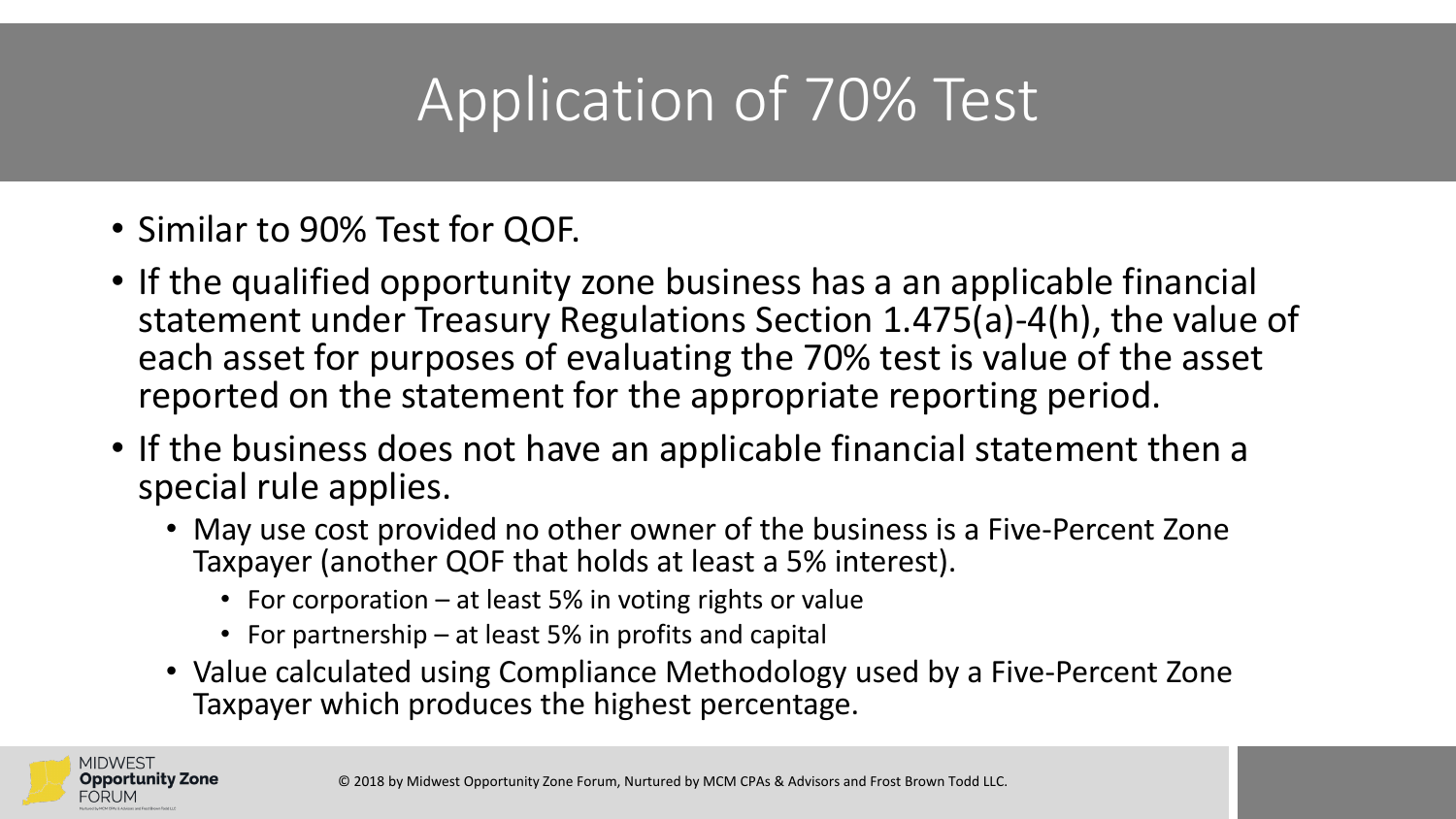### Active Conduct of a Trade or Business

- At least 50% of the gross income of a qualified opportunity zone business must be derived from the active conduct of a trade or business **within the qualified opportunity zone**.
- A substantial portion of the intangible property of a qualified opportunity zone business must be used in the active conduct of a trade or business **within the qualified opportunity zone**.
- These requirements will be deemed satisfied during the 31-month start-up period if the only income of the business during that period is from working capital.

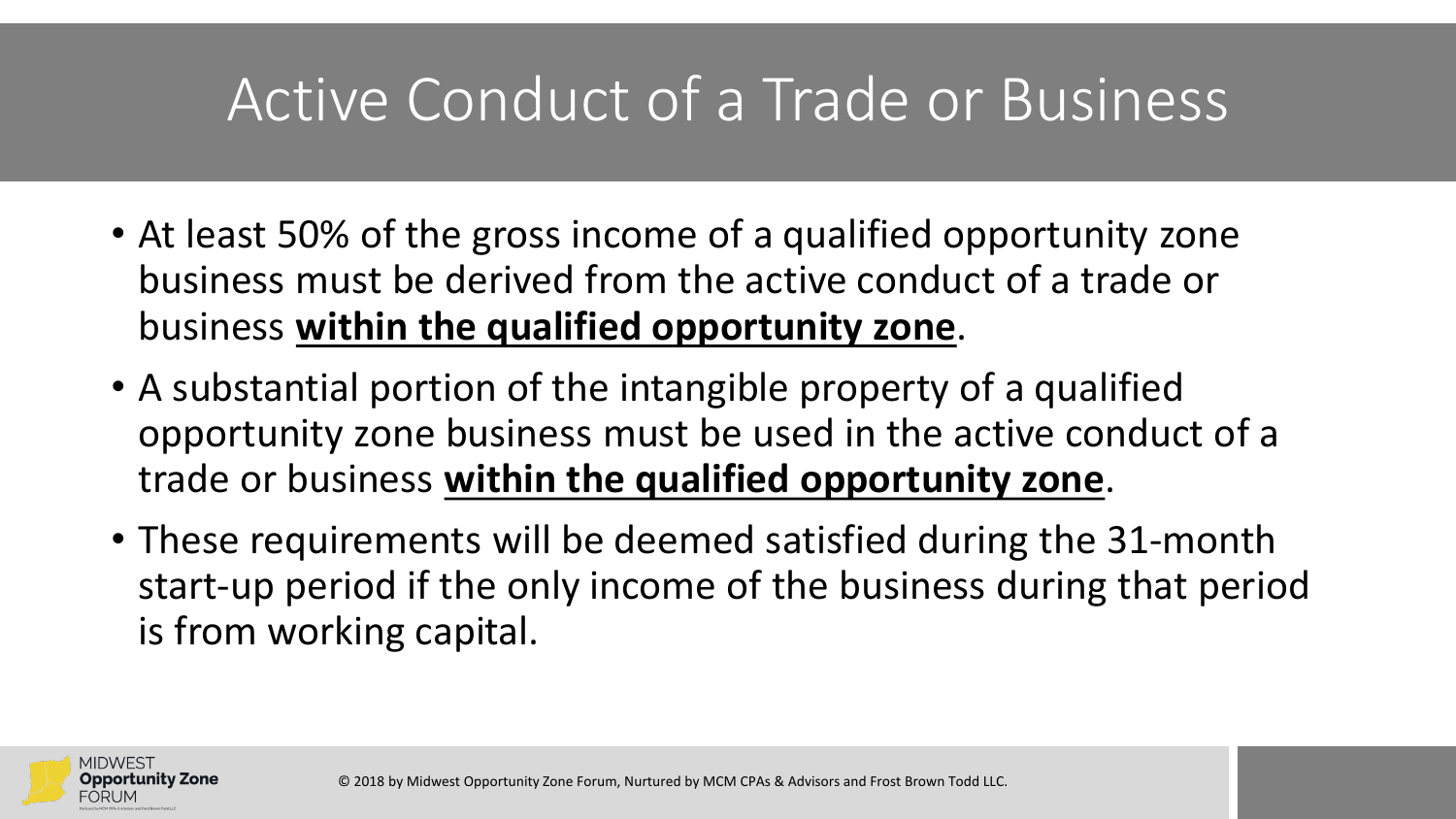### Reasonable Working Capital Safe Harbor

- Safe harbor allows qualified opportunity zone businesses to apply a reasonable working capital safe harbor to property held by the business for a period of up to 31 months if:
	- There is a written plan that identifies the financial property as property held for the acquisition, construction, or substantial improvement of tangible property in the opportunity zone;
	- There is a written schedule consistent with the ordinary business operations of the business that the property will be used within 31-months; and
	- The business substantially complies with the schedule.
- Business is required to retain any written plan in their records.

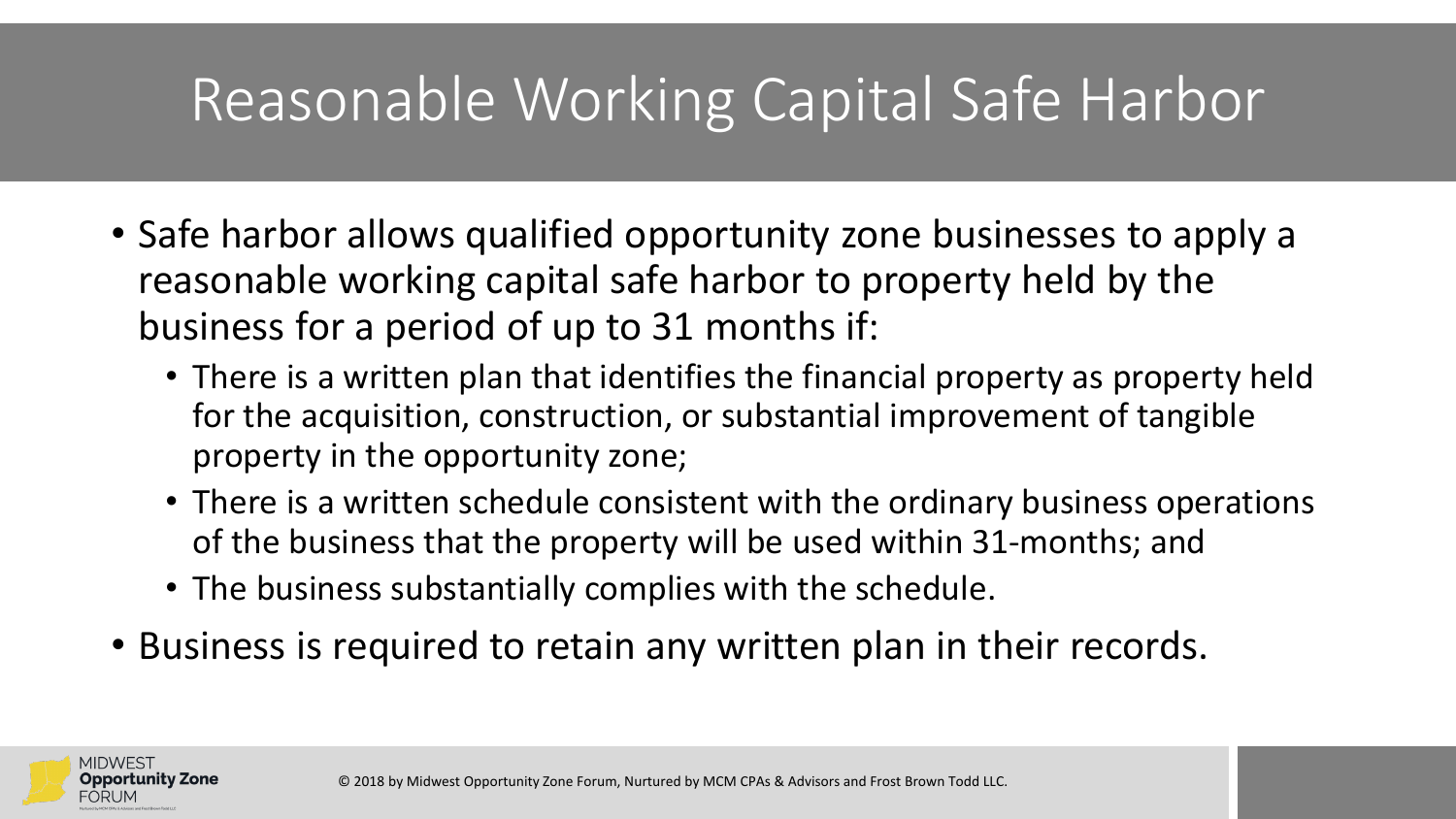### Safe Harbor for Property on which Working Capital will be Expended

• Planned expenditures of reasonable working capital assets that are expected to satisfy the requirements for qualified opportunity zone businesses are not treated as failing to satisfy the requirements because the expenditure of working capital is not yet complete.

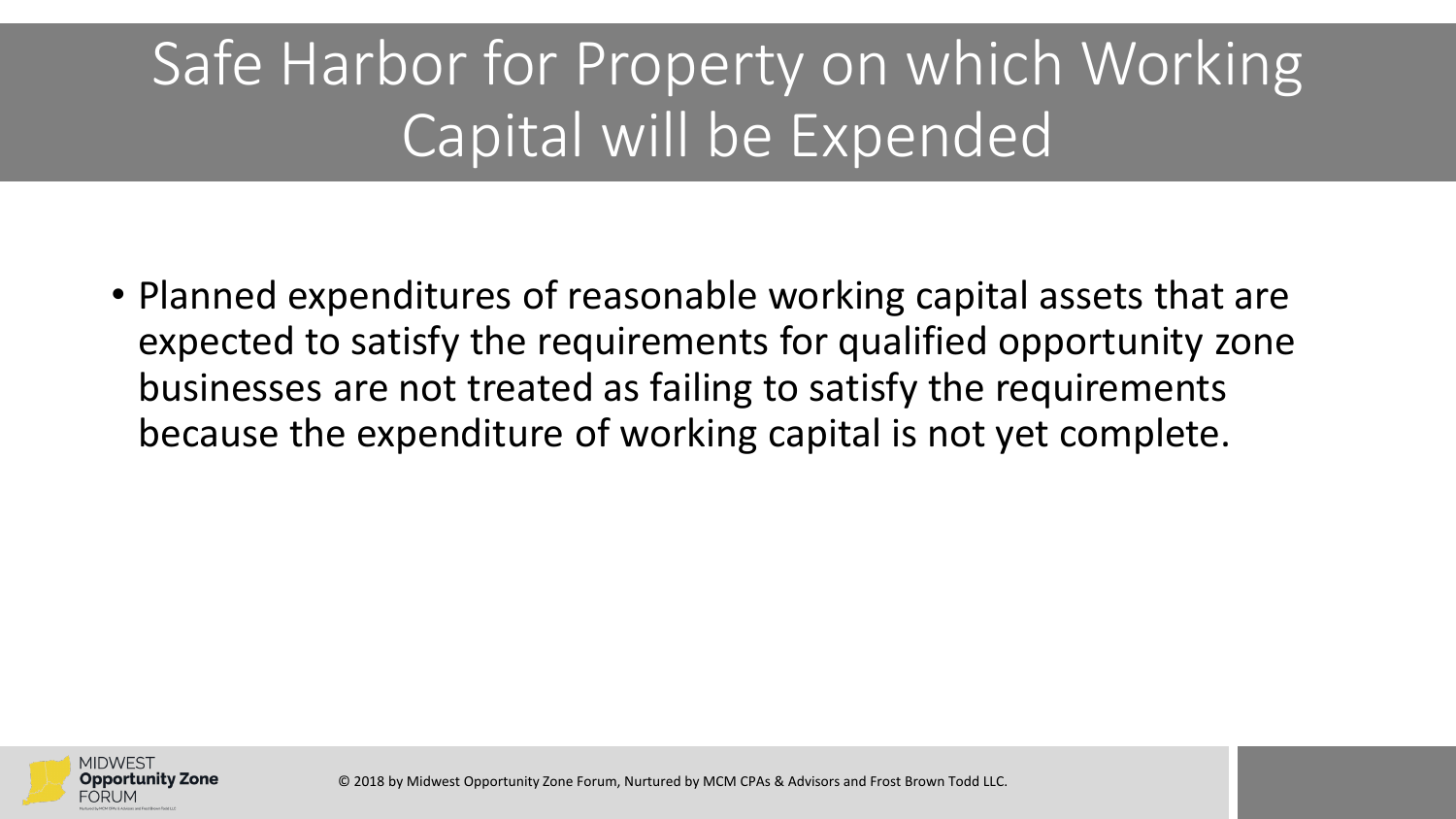### Conclusion

- Issues not addressed in the Proposed Regulations?
- Q&A